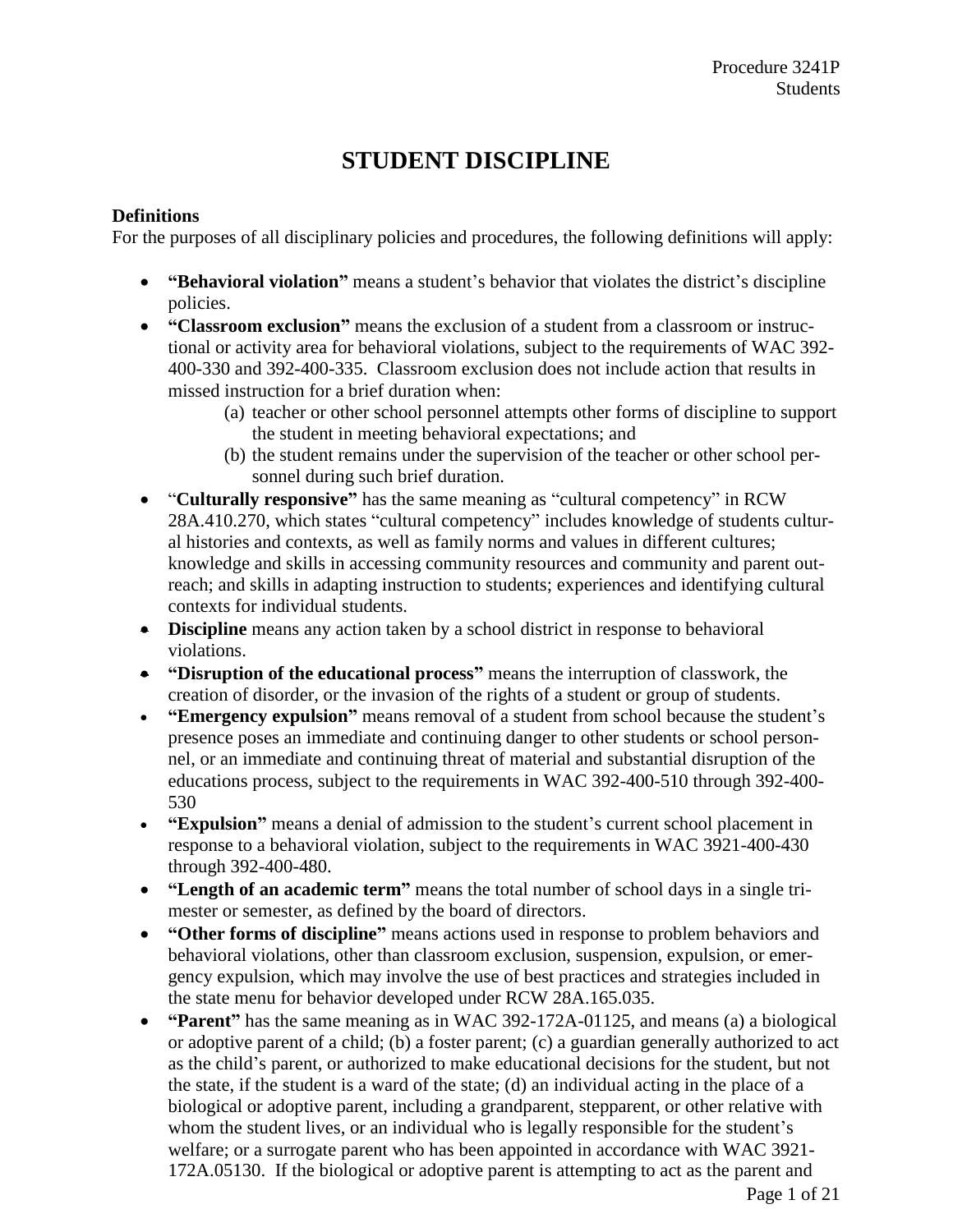more than one party meets the qualifications to act as a parent, the biological or adoptive parent must be presumed to be the parent unless he or she does not have legal authority to make educational decisions for the student. If a judicial decree or order identifies a specific person or persons to act as the "parent" of a child or to make educational decision on behalf of a child, then that person or persons shall be determined to be the parent for purposes of this policy and procedure.

- **"School board"** means the governing board of directors of the local school district.
- **"School business day"** means any calendar day except Saturdays, Sundays, and any federal and school holidays upon which the office of the Superintendent is open to the public for business. A school business day concludes or terminates upon the closure of the Superintendent's office for the calendar day.
- **"School day"** means any day or partial day that students are in attendance at school for instructional purposes.
- **"Suspension"** means the denial of attendance in response to a behavioral violation from any subject or class, or from any full schedule of subjects or classes, but not including classroom exclusions, expulsions, or emergency expulsions. Suspension may also include denial of admission to or entry upon, real and personal property that is owned, leased, rented, or controlled by the district.
	- ➢ **In-school suspension** means a suspension in which a student is excluded from the student's regular educational setting but remains in the student's current school placement for up to ten consecutive school days, subject to the requirements in WAC 392-400-430 through 392-400-475.
	- ➢ **Short-term suspension** means a suspension in which a student is excluded from school for up to ten consecutive school days, subject to the requirements in WAC 392-400-430- through 392-400-475.
	- ➢ **Long-term suspension** means a suspension in which a student is excluded from school for more than ten consecutive school days, subject to the requirements in WAC 392-400-430 through 392-400-475.

### **Engaging with Families & Language Assistance**

The district must provide for early involvement of parents in efforts to support students in meeting behavioral expectations. Additionally, the district must make every reasonable attempt to involve the student and parent in the resolution of behavioral violations. Unless an emergency circumstance exists, providing opportunity for this parental engagement is required before administering a suspension or expulsion.

The district must ensure that it provides all discipline related communications (oral and written) required in connection with this policy and procedure in a language the student and parent(s) understand. These discipline related communications include notices, hearings, conferences, meeting, plans, proceedings, agreements, petitions, and decisions. This effort may require language assistance for students and parents with limited-English proficiency under Title VI of the Civil Rights Act of 1964. For parents who are unable to read any language, the district will provide written material orally.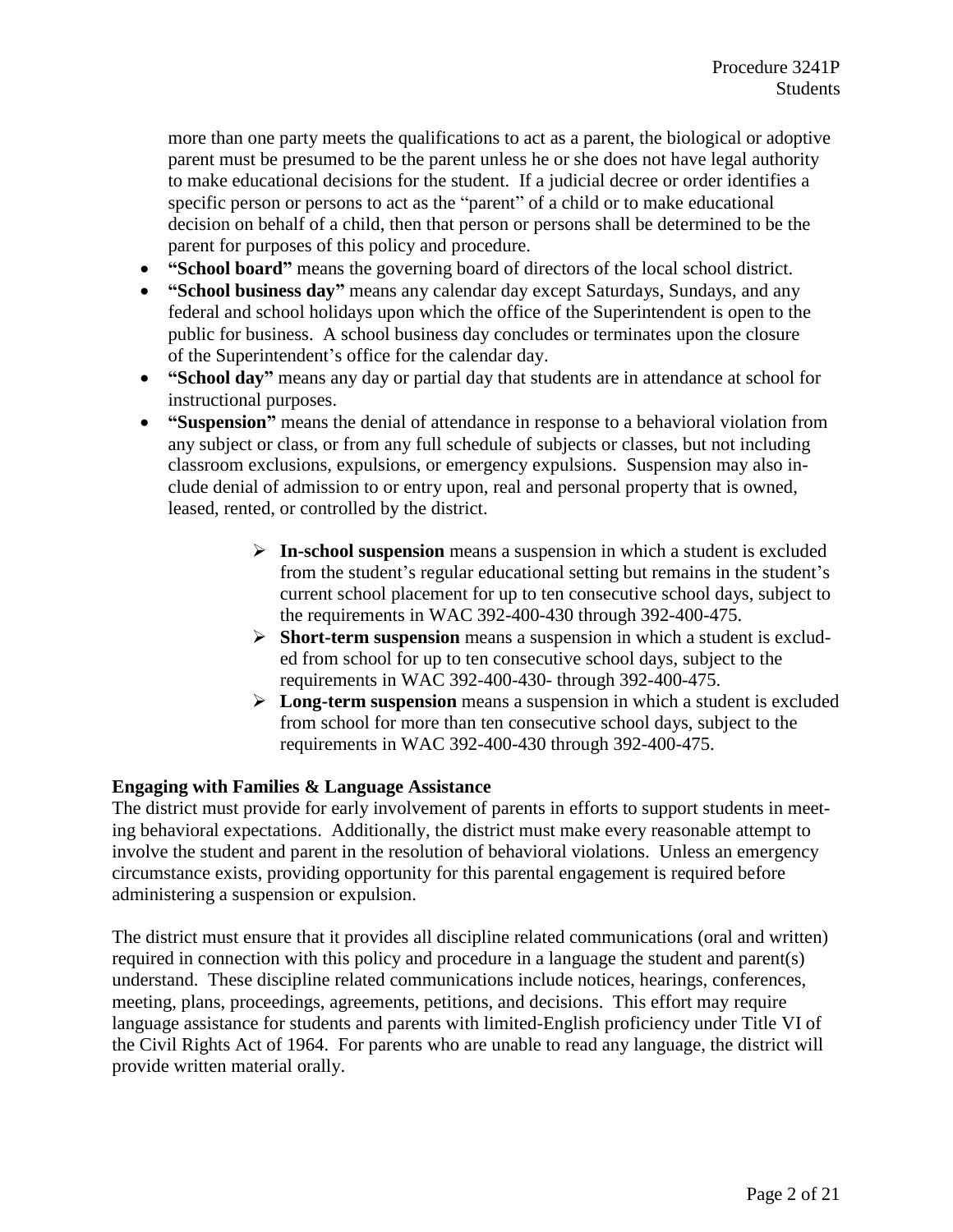### **Supporting Students with Other Forms of Discipline**

Unless a student's presence poses an immediate and continuing danger to others, or a student's presence poses an immediate and continuing threat to the educational process, staff members must first attempt one or more forms of other forms of discipline to support students in meeting behavioral expectations before imposing classroom exclusion, short-term suspension, or inschool suspension. Before imposing a long-term suspension or expulsion, the district must first consider other forms of discipline.

The types of behaviors for which the staff members may use other forms of discipline include any violation of the rules of conduct, as developed annually by the Superintendent. In connection with the rules of conduct, school principals and certificated building staff will confer at least annually to develop precise definitions and build consensus on what constitutes manifestation of problem behaviors. (See policy 3220-Rights and Responsibilities.) The purpose of developing definitions and consensus on manifestation of a problem behavior is to address the differences in perception of subjective behaviors and reduce the effect of implicit or unconscious bias.

The district has identified the following for use as other forms of discipline: Behavior monitoring, mentoring, social skills instruction, de-escalation, lunch and after school detention, and restorative justice practices.

Staff members are not restricted to the above list and may use any other form of discipline compliant with WAC 392-400-025 (9).

Additionally, staff may use after-school detention as another form of discipline for not more than 180 minutes on any given day. Before assigning after-school detention, the staff member will inform the student of the specific behavior prompting the detention and provide the student with an opportunity to explain or justify the behavior. At least one professional staff member will directly supervise students in after-school detention.

Administering other forms of discipline cannot result in the denial or delay of the student's nutritionally adequate meal or prevent a student from accomplishing a specific academic grade, subject, or graduation requirements.

Students and parents may challenge the administration of other forms of discipline, including the imposition of after-school detention using the grievance process below.

### **Staff Authority and Exclusionary Discipline**

District staff members are responsible for supervising students immediately before and the school day; during the day; during school activities (whether on or off campus); on school grounds before or after school hours when a school group or school activity is using school grounds; off school grounds, if the actions of the student materially or substantially affect or interferes with the educational process; and on the school bus.

Staff members will seek early involvement of parents in efforts to support students in meeting behavioral expectations. The Superintendent has general authority to administer discipline, including all exclusionary discipline. The Superintendent designates disciplinary authority to impose short-term suspension to the Dean of Students, and Assistant Principals to impose longterm suspension to the Dean of Students and Assistant Principals to impose expulsion to the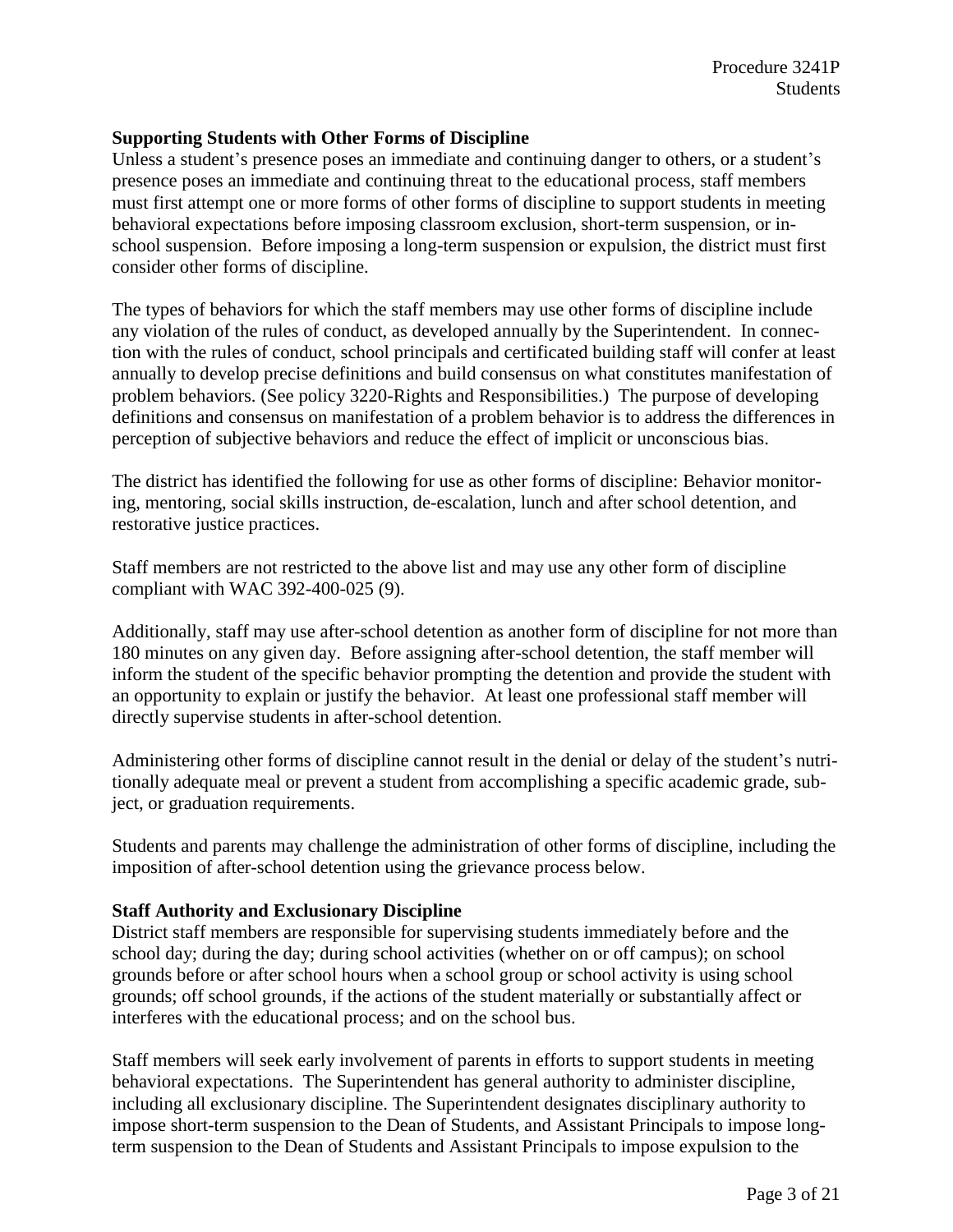Dean of Students and Assistant Principals, and to impose emergency expulsion to the Dean of Students and Assistant Principals.

### **Classroom exclusions**

After attempting at least one other form of discipline, as set forth above, teachers have statutory authority to impose classroom exclusion. Classroom exclusion means the exclusion of a student from the classroom or instructional activity area based on a behavioral violation that disrupts the educational process. As stated above, the Superintendent, school principals, and certificated staff will work together to develop definitions and consensus on what constitutes behavior that disrupts the educational process to reduce the effect of implicit or unconscious bias. Additionally, the district authorizes the Dean of Students and Assistant Principals to impose classroom exclusion with the same authority and limits of authority as classroom teachers.

Classroom exclusion may be for all or any portion of the balance of the school day. Classroom exclusion does not encompass removing a student from school, including sending a student home early or telling a parent to keep a student at home, based on a behavioral violation. Removing a student from school constitutes a suspension, expulsion, or emergency expulsion and must include the notification and due process as stated in the section below.

Classroom exclusion cannot result in the denial or delay of the student's nutritionally adequate meal or prevent a student from accomplishing a specific academic grade, subject, or graduation requirements.

The school will provide the student an opportunity to make up any assignments and tests missed during a classroom exclusion. The district will not administer any form of discipline, including classroom exclusions, in a manner that would result in the denial or delay of a nutritionally adequate meal to a student or prevents a student from accomplishing a specific academic grade, subject, or graduation requirements.

Following the classroom exclusion of a student, the teacher (or other school personnel as identified) must report the classroom exclusion, including the behavioral violation that led to the classroom exclusion, to the principal or the principal's designee as soon as reasonably possible. The principal or designee must report all classroom exclusions, including the behavioral violation that led to it to the Superintendent. Reporting of the behavioral violation that led to the classroom exclusion as "other" is insufficient.

The teacher, principal, or the principal's designee must notify the students parents regarding the classroom exclusion as soon as reasonably possible. As noted above, the district must ensure that this notification is in a language and form (i.e. oral or written) the parents understand.

When the teacher or other authorized school personnel administers a classroom exclusion because the student's presence poses an immediate and continuing danger to other students or school personnel, or an immediate and continuing threat of material and substantial disruption of the educational process:

> a.) The teacher or other school personnel must immediately notify the principal or the principal's designee; and

> b.) The principal or the principal's designee must meet with the student as soon as reasonably possible and administer appropriate discipline.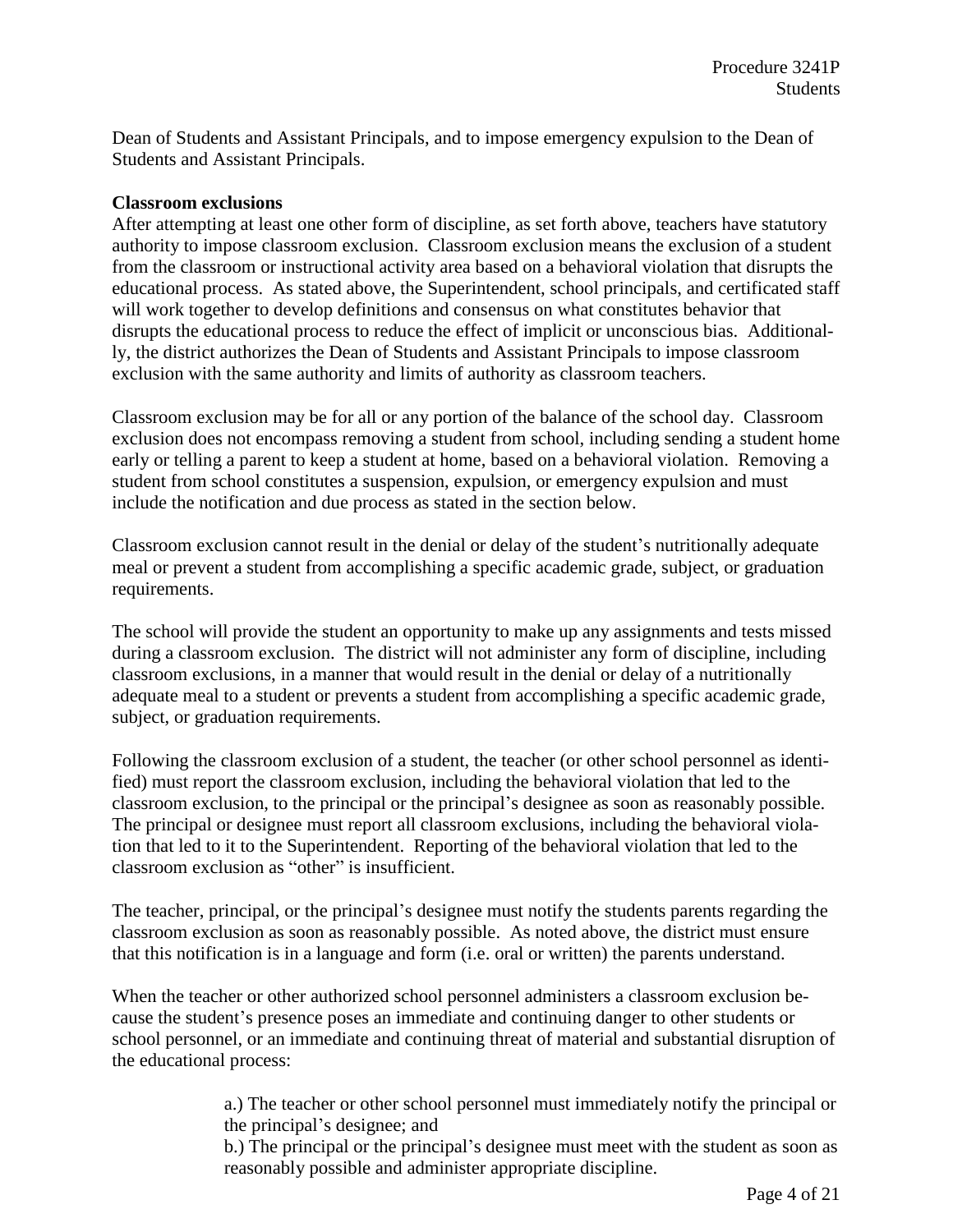The district will address student and parent grievances regarding classroom exclusion through the grievance procedures.

### **Grievance process for other forms of discipline and classroom exclusion**

Any parent/guardian or student who is aggrieved by the imposition of other forms of discipline and/or classroom exclusion has the right to an informal conference with the principal for resolving the grievance. If the grievance pertains to the action of any employee, the district will notify that employee of the grievance as soon as reasonably possible.

At such conference, the student and parent will have the opportunity to voice issues and concerns related to the grievance and ask questions of staff members involved in the grievance matter. Staff members will have opportunity to respond to the issues and questions related to the grievance matter. Additionally, the principal will have opportunity to address issues and questions raised and to ask questions of the parent, student, and staff members.

If after exhausting this remedy the grievance is not yet resolved, the parent and student will have the rights, upon two (2) school business days prior notice, to present a written and/or oral grievance to the Superintendent or designee. The Superintendent or designee will provide the parent and student with a written copy of its response to the grievance within ten (10) school business days. Use of the grievance process will not impede or postpone the disciplinary action, unless the principal or Superintendent elects to postpone the disciplinary action.

Discipline that may be grieved under this section includes other forms of discipline, including after-school detention; classroom exclusion; removal or suspension from athletic activity or participation and removal or suspension from school-provided transportation.

### **Suspension and expulsion – general conditions and limitations**

The district's use of suspension and expulsion will have a real and substantial relationship to the lawful maintenance and operation of the school district, including but not limited to, the preservation of the health and safety of students and employees and the preservation of an educational process that is conducive to learning. The district will not expel, suspend, or discipline in any manner for a student's performance of or failure to perform any act not related to the orderly operation of the school or school-sponsored activities or any other aspect of preserving the educational process. The district will not administer any form of discipline in a manner that would prevent a student from accomplishing a specific academic grade, subject, or graduation requirements.

As stated above, the district must have provided the parents(s) opportunity for involvement to support the student and resolve behavioral violations before administering suspension or expulsion. Additionally, the Superintendent or designee must consider the student's individual circumstances and the nature of the violation before administering a short-term or in-school suspension.

The board recognizes that when a student's behavior is subject to disciplinary action review by a panel of the student's peers may positively influence the student's behavior. The board has discretion to authorize the establishment of one or more student disciplinary boards, which may also include teachers, administrators, parents or any combination thereof. If so authorized, the district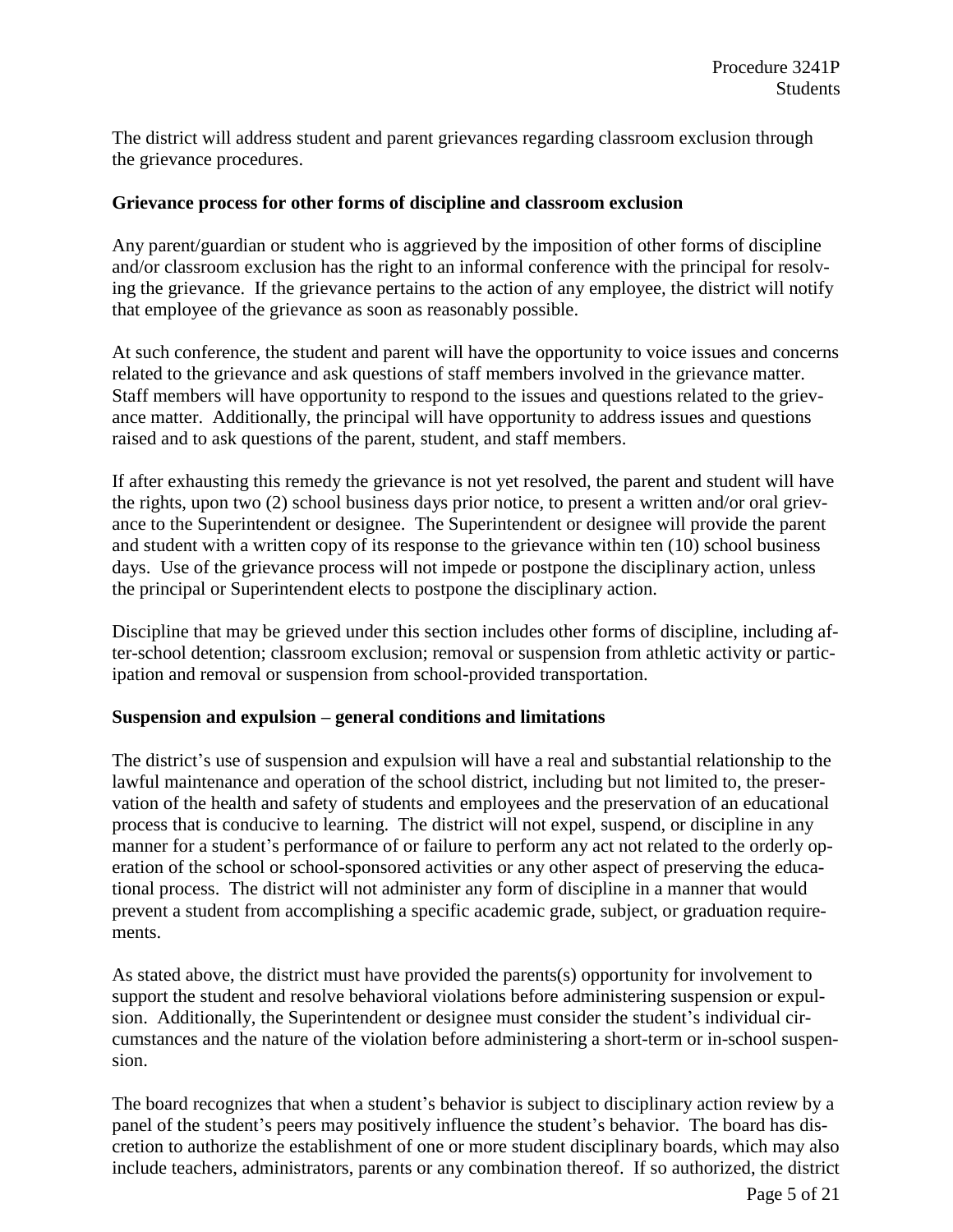will ensure that the student disciplinary board reflects the demographics of the student body. The student disciplinary board may recommend to the appropriate school authority other forms of discipline that might benefit the student's behavior and may also provide input on whether exclusionary discipline is needed. The school authority has discretion to set aside or modify the student disciplinary board's recommendation.

The principal or designee at each school must report all suspensions and expulsions, including the behavioral violation that led to the suspension or expulsion, to the Superintendent or designee within twenty-four (24) hours after the administration. Reporting the behavioral violation that led to the suspension or expulsion as 'other' is insufficient.

An expulsion or suspension of a student may not be for an indefinite period and must have an end date. After suspending or expelling a student, the district will make reasonable efforts to return the student to the student's regular educational setting as soon as possible. Additionally, the district must allow the student to petition for readmission at any time. The district will not administer any form of discipline in a manner that prevents a student from completing subject, grade-level, or graduation requirements.

When administering a suspension or expulsion, the district may deny a student admission to, or entry upon, real and personal property that the district owns, leases, rents or controls. The district must provide an opportunity for students to receive educational services during a suspension or expulsion (see below). The district will not suspend or expel a student from school for absences or tardiness.

If during a suspension or expulsion the district enrolls a student in another program or course of study, the district may not preclude the student from returning to the student's regular educational setting following the end of the suspension or expulsion, unless one of the following applies:

- (a) The Superintendent or designee grants a petition to extend a student's expulsion under WAC 392-400-480;
- (b) The change of setting is to protect victims under WAC 392-400-810;
- (c) Or other law precludes the student from returning to his or her regular educational setting.

In accordance with RCW 28A.600.420, a school district must expel a student for no less than one year if the district has determined that the student has carried or possessed a firearm on school premises, school-provided transportation, or areas of facilities while being used exclusively by public schools. The Superintendent may modify the expulsion on a case-by-case basis.

A school district may also suspend or expel a student for up to one year if the student acts with malice (as defined under RCW 9A.04.110) and displays an instrument that appears to be a firearm on school premises, school-provided transportation, or areas of facilities while being used exclusively by public schools. These provisions do not apply to students while engaged in a district authorized military education; a district authorized firearms convention or safety course; or district authorized rifle completion.

### **In-school suspension and short-term suspension**

The Superintendent designates the Dean of Students and Assistant Principals with the authority to impose in-school and short-term suspension. Before administering an in-school or short-term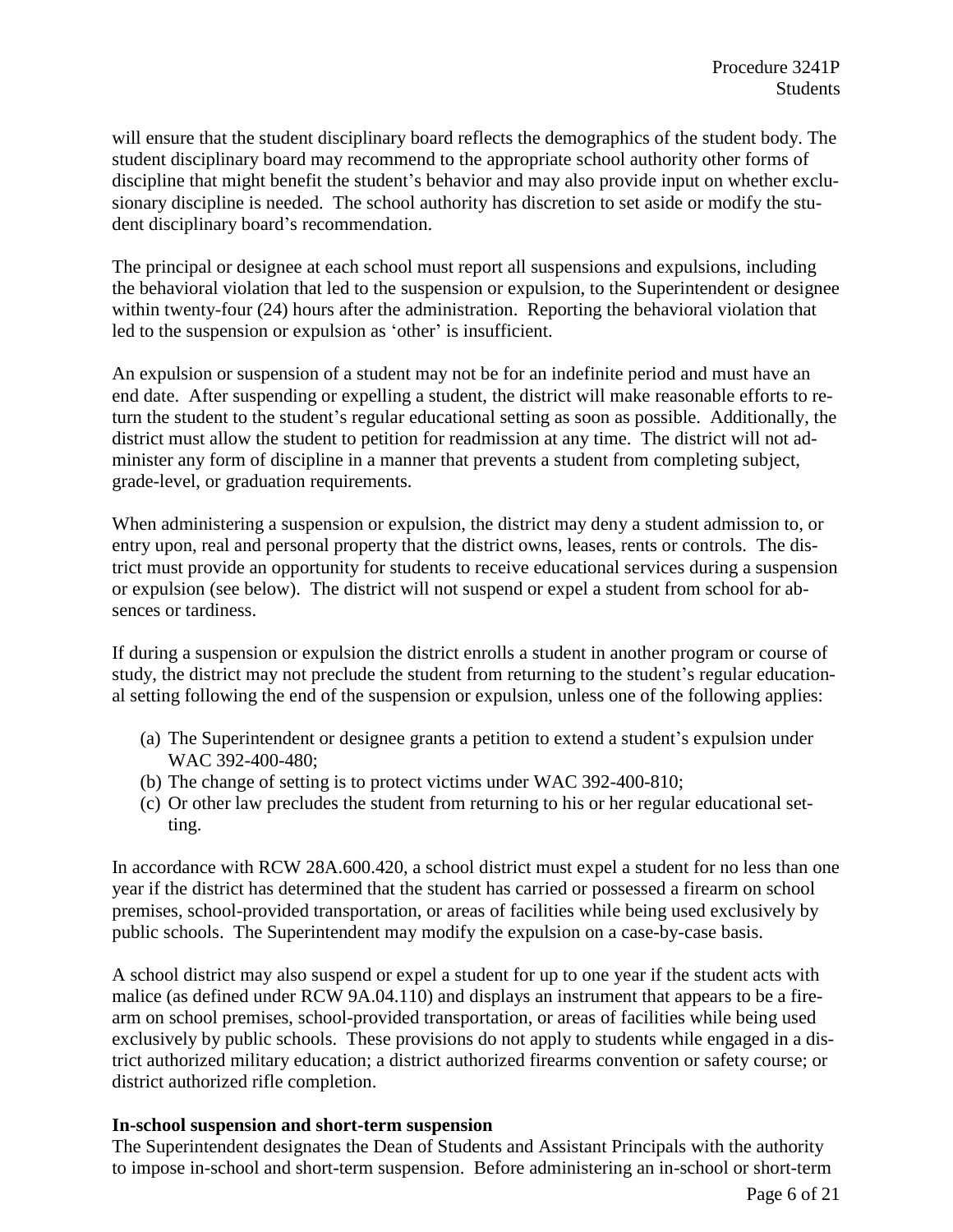suspension, staff members must have first attempted one or more other forms of discipline to support the student in meeting behavioral expectations and considered the student's individual circumstances. The district will not administer in-school suspension that would result in the denial or delay of the student's nutritionally adequate meal.

Unless otherwise required by law, the district is not required to impose in-school or short-term suspensions and instead, strives to keep students in school, learning in a safe and appropriate environment. However, there are circumstances when the district may determine that in-school or short-term suspension is appropriate. As stated above, the district will work to develop definitions and consensus on what constitutes behavioral violations to reduce the effect of implicit or unconscious bias. In accordance with the other parameters of this policy, these circumstances may include the following types of student behaviors;

- Being intoxicated or under the influence of controlled substance, alcohol or marijuana at school or while present at school activities;
- Bomb scares or false fire alarms that cause a disruption to the school program;
- Commission of any crime on school grounds or during school activities;
- Fighting: Fighting and instigating, promoting, or escalating a fight, as well as failure to disperse. Engaging in any form of fighting where physical blows are exchanged, regardless of who initiated the fight. This prohibition includes hitting, slapping, pulling hair, biting, kicking, choking, and scratching or any other acts in which a student intentionally inflicts or attempts to inflict injury on another;
- Gang-related activity;
- Harassment/intimidation/bullying;
- Intentional endangerment to self, other students, or staff, including endangering on a school bus;
- Intentional injury to another;
- Intentionally defacing or destroying the property of another;
- Intentionally obstructing the entrance or exit of any school building or room in order to deprive others of passing through;
- Possession, use, sale, or delivery of illegal or controlled chemical substances;
- Preventing students from attending class or school activities;
- Refusal to cease prohibited behavior;
- Refusal to leave an area when repeatedly instructed to do so by school personnel;
- Sexual misconduct that could constitute sexual assault or harassment on school grounds, at school activities, or on school provided transportation;
- Substantially and intentionally interfering with any class or activity;
- Threats of violence to other students or staff;
- Use or possession of weapons prohibited by state law and Policy 3209.

# **Initial hearing**

Before administering any in-school or short-term suspension, the district will attempt to notify the student's parent(s) as soon as reasonably possible regarding the behavioral violation. Additionally, the principal or designee must conduct an informal initial hearing with the student to hear the student's perspective. The principal or designee must provide the student an opportunity to contact his or her parent(s) regarding the initial hearing. The district must hold the initial hearing in a language the parent and student understand.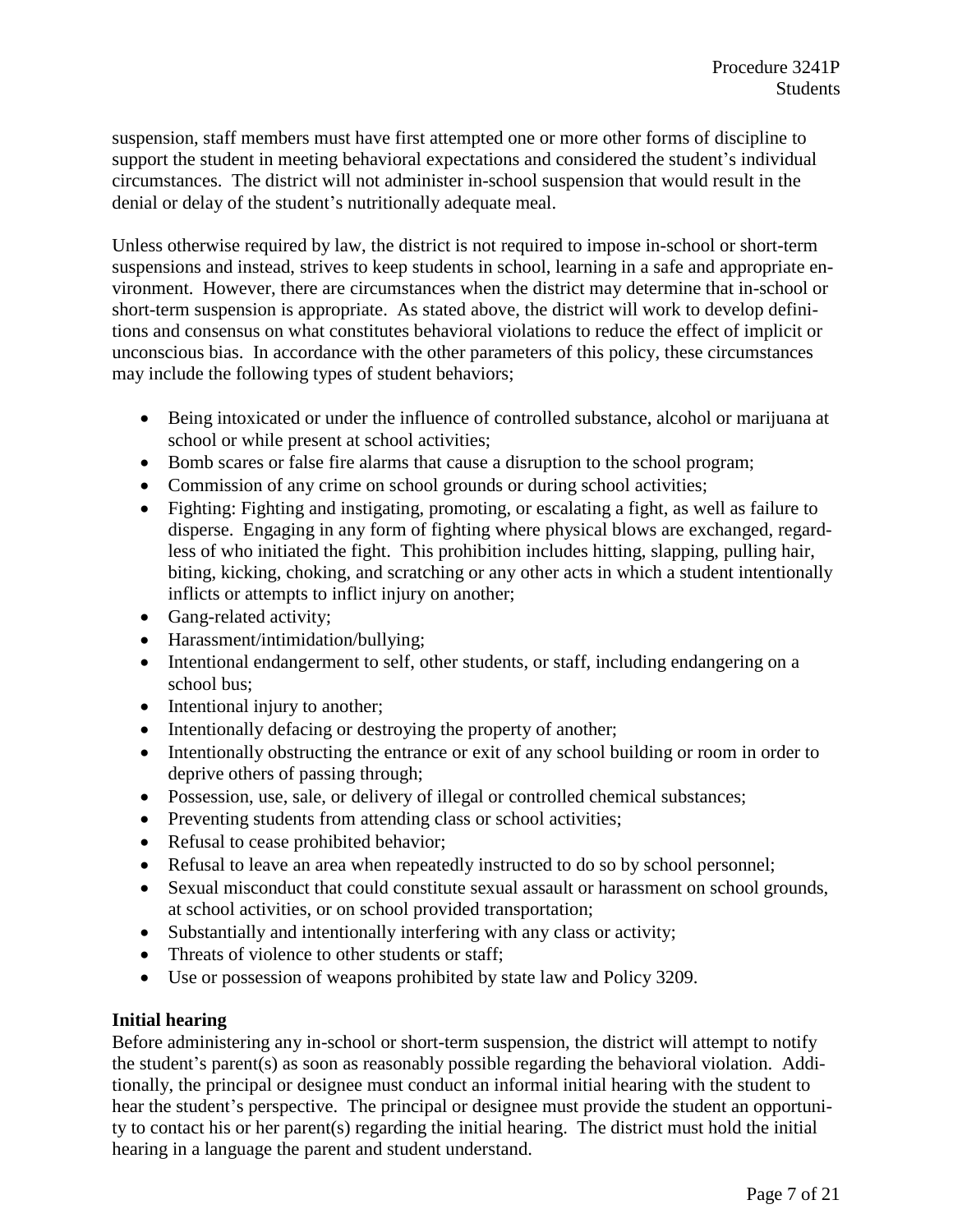At the initial hearing, the principal or designee will provide the student:

- Notice of the student's violation of this policy;
- An explanation of the evidence regarding the behavioral violation;
- An explanation of the discipline that may be administered; and
- An opportunity for the student to share his or her perspective and provide explanation regarding the behavioral violation.

### **Notice**

Following the initial hearing, the principal or designee must inform the student of the disciplinary decision regarding the behavioral violation, including the date when any suspension or expulsion will begin or end.

No later than one (1) school business day following the initial hearing with the student, the district will provide written notice of the suspension or expulsion to the student and parents in person, by mail, or by email in a language and form the student and parents will understand. The written notice must include:

- (a) A description of the student's behavior and how the behavior violated this policy;
- (b) The duration and conditions of the suspension or expulsion, including the dates on which the suspension or expulsion will begin and end;
- (c) The other forms of discipline that the district considered or attempted, and an explanation of the district's decision to administer the suspension or expulsion;
- (d) The opportunity to receive educational services during the suspension or expulsion;
- (e) The right of the student and parent(s) to an informal conference with the principal or designee; and
- (f) The right of the student and parent(s) to appeal the in-school or short-term suspension.

For students in Kindergarten through fourth grade, the district will not administer in-school or short-term suspension for more than ten (10) cumulative school days during any academic term. For students in grades five through twelve, the district will not administer in-school or short-term suspension for more that fifteen (15) cumulative school days during any single semester, or more that ten (10) cumulative school days during any single trimester. Additionally, the district will not administer a short-term or in-school suspension beyond the school year in which the behavioral violation occurred.

The district will not administer in-school or short-term suspensions in a manner that would result in the denial or delay of a nutritionally adequate meal to a student.

When administering an in-school suspension, school personnel must ensure they are physically in the same location as the student to provide direct supervision during the duration of the inschool suspension. Additionally, school personnel must ensure they are accessible to offer support to keep the student current with assignments and course work for all of the student's regular subjects or classes.

#### **Long-term suspensions and expulsions**

Before administering a long-term suspension or an expulsion, district personnel must consider other forms of discipline to support the student in meeting behavioral expectations. The district must also consider the other general conditions and limitations listed above.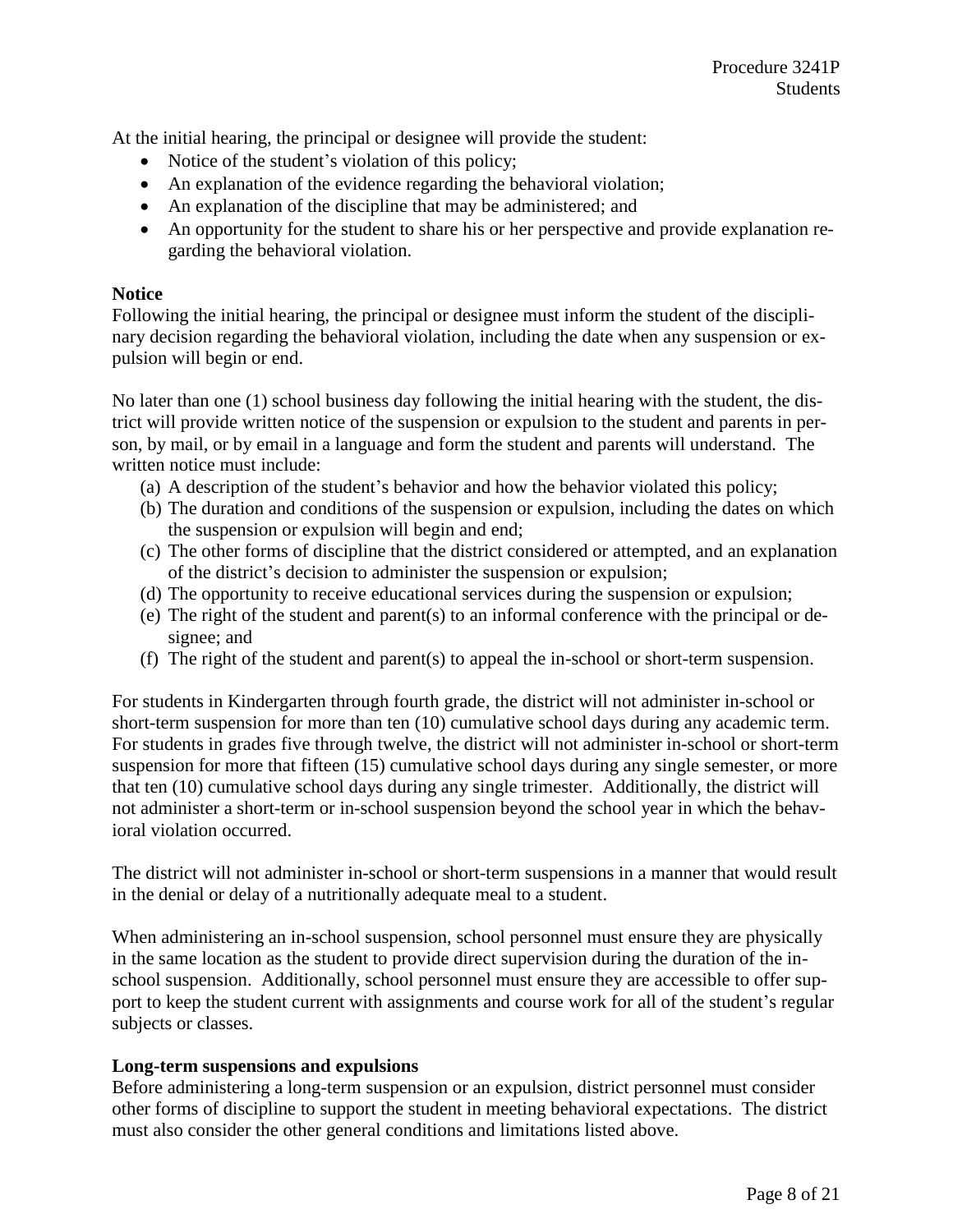Unless otherwise required by law, the district is not required to impose long-term suspension or expulsion and may impose long-term suspension or expulsion only for specify misconduct. In general, the district strives to keep students in school, learning in a safe and appropriate environment. However, in accordance with the other parameters of this policy there are circumstances when the district may determine that long-term suspension or expulsion is appropriate for student behaviors listed in RCW 28A.600.015 (6)(a) through (d), which include:

- (a) Having a firearm on school property or school transportation in violation of RCW 28A.600.420;
- (b) Any of the following offenses listed in RCW 13.04.155, including;
	- any violent offense as defined in RCW 9.94A.030, including any felony that Washington law defines as a class A felony or an attempt, criminal conspiracy, or solicitation to commit a class A felony;
	- manslaughter;
	- indecent liberties committed by forcible compulsion;
	- kidnapping;
	- arson:
	- assault in the second degree;
	- assault of a child in the second degree;
	- robbery;
	- drive-by shooting; and
	- vehicular homicide or vehicular assault caused by driving a vehicle while under the influence of intoxicating liquor or any drug, or by operating a vehicle in a reckless manner.
		- (ii) any sex offense as defined in RCW 9.94A.030, which includes any felony violation of chapter 9A.44 RCW (other than failure to register as a sex offender in violation of 9A.44.132), including rape, rape of a child, child molestation, sexual misconduct with a minor, indecent liberties, voyeurism, and any felony conviction or adjudication with a sexual motivation finding;
		- (iii) Inhaling toxic fumes in violation of chapter 9.47A RCW;
		- (iv) any controlled substance violation of chapter 69.50 RCW;
		- (v) any liquor violation of RCW 66.44.270;
		- (vi) any weapons violation of chapter 9.41 RCW, including having a dangerous weapon at school in violation of RCW 9.41.280;
		- (vii) any violation of chapter 9A.36 RCW, including assault, malicious harassment, drive-by shooting, reckless endangerment, promoting a suicide attempt, coercion, assault of a child, custodial assault, and failing to summon assistance for an injured victim of a crime in need of assistance.
		- (viii) any violation of chapter 9A.40 RCW, including kidnapping, unlawful imprisonment, custodial interference, luring, and human trafficking;
		- (ix) any violation of chapter 9A.46 RCW, including harassment, stalking, and criminal gang intimidation; and
		- (x) any violation of chapter 9A.48 RCW, including arson, reckless burning, malicious mischief, and criminal street gang tagging and graffiti.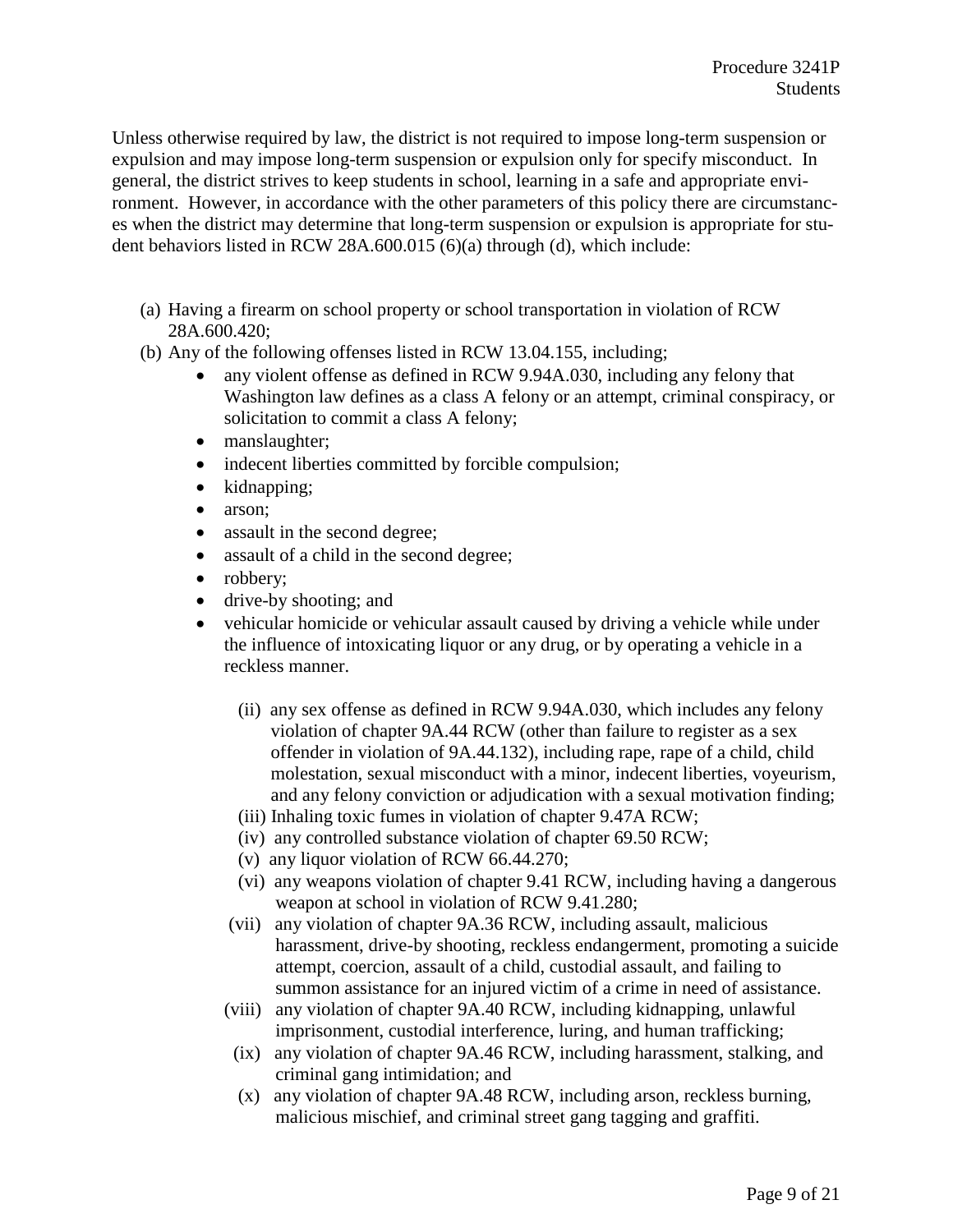- (c) Two or more violations of the following within a three-year period
	- (i) Criminal gang intimidation in violation of RCW 9A.46.120;
	- (ii) Gang activity on school grounds in violation of RCW 28A.600.455;
	- (iii) Willfully disobeying school administrative personnel in violation of RCW 28A.635.020; and
	- (iv) Defacing or injuring school property in violation of RCW 28A.635.060; and
- (d) Any student behavior that adversely affects the health or safety of other students or educational staff.

In addition to being a behavior specified in RCW 28A.600.015, before imposing long-term suspension or expulsion, district personnel must also determine that if the student returned to school before completing a long-term suspension or expulsion the student would pose an imminent danger to students, school personnel, or pose an imminent threat of material and substantial disruption of the educational process. As stated above, the district will work to develop definitions and consensus on what constitutes such an imminent threat to reduce the effect of implicit or unconscious bias.

### **Behavior agreements**

The district authorizes staff to enter into behavior agreements with students and parents in response to behavioral violations, including agreements to reduce the length of a suspension conditioned on the participation in treatment services, agreements in lieu of suspension or expulsion, or agreements holding a suspension or expulsion in abeyance. Behavior agreements will also describe district actions planned to support behavior changes by the students. The district will provide any behavior agreement in a language and form the student and parents understand.

A behavior agreement does not waive a student's opportunity to participate in a reengagement meeting or to receive educational services. The duration of a behavior agreement must not exceed the length of an academic term. A behavior agreement does not preclude the district from administering discipline for behavioral violations that occur after the district enters into an agreement with the student and parents.

#### **Initial hearing**

Before administering any suspension or expulsion, the district will attempt to notify the student's parent(s) as soon as reasonably possible regarding the behavioral violation. Additionally, the principal or designee must conduct an informal initial hearing with the student to hear the student's perspective. The principal or designee must make a reasonable attempt to contact the student's parents and provide an opportunity for the parents to participate in the initial hearing in person or by telephone. The district must hold the initial hearing in a language the parent and student understand. At the initial hearing, the principal or designee will provide the student:

- Notice of the student's violation of this policy;
- An explanation of the evidence regarding the behavioral violation;
- An explanation of the discipline that may be administered; and
- An opportunity for the student to share his or her perspective and provide explanation regarding the behavioral violation.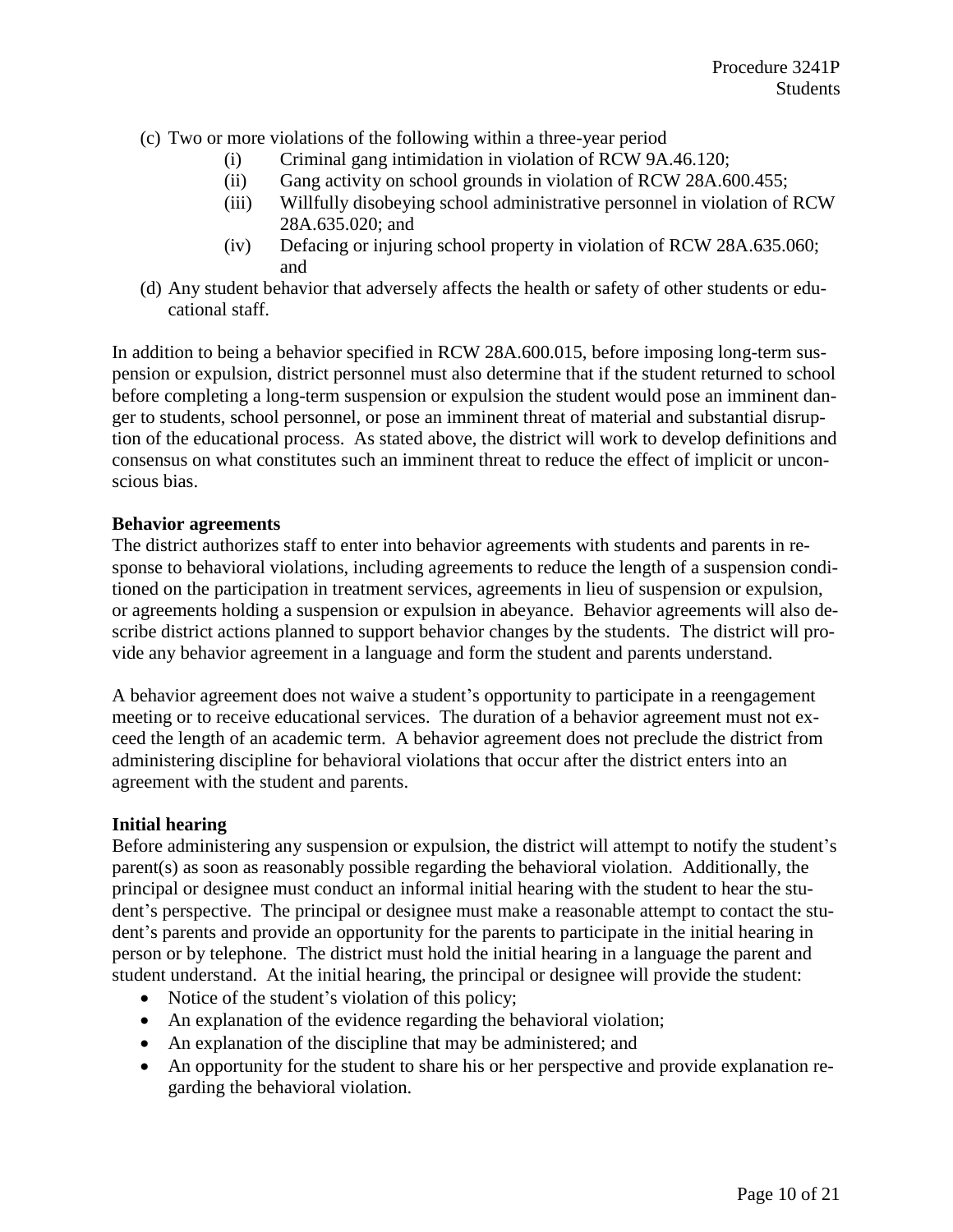Following the initial hearing, the principal or designee must inform the student of the disciplinary decision regarding the behavioral violation, including the date when any suspension or expulsion will begin and end.

# **Notice**

No later than one (1) school business day following the initial hearing with the student, the district will provide written notice of the suspension or expulsion to the student and parents in person, by mail, or by email. If the parent cannot read any language, the district will provide language assistance. The written notice must include:

- (a) A description of the student's behavior and how the behavior violated this policy;
- (b) The duration and conditions of the suspension or expulsion, including the dates on which the suspension or expulsion will begin and end;
- (c) The other forms of discipline that the district considered or attempted, and explanation of the district's decision to administer the suspension or expulsion;
- (d) The opportunity to receive educational services during the suspension or expulsion;
- (e) The right of the student and parent(s) to an informal conference with the principal or designee;
- (f) The right of the student and parent(s) to appeal the suspension or expulsion; and
- (g) For any long-term suspension or expulsion, the opportunity for the student and parents to participate in a reengagement meeting.

Other than for the firearm exception under WAC 392-400-820, the district will not impose a long-term suspension or an expulsion for any student in kindergarten through fourth grade.

If a long-term suspension or expulsion may exceed ten (10) days, the district will consider whether the student is currently eligible or might be deemed eligible for special education services. If so, the principal will notify relevant special education staff of the suspension or expulsion so that the district can ensure it follows its special education discipline procedures as well as its general education discipline procedures.

### **Divergence between long-term suspension and expulsion**

A long-term suspension may not exceed the length of an academic term. The district may not administer a long-term suspension beyond the school year in which the behavioral violation occurred.

An expulsion may not exceed the length of an academic term, unless the Superintendent grants a petition to extend the expulsion under WAC 392-400-480. The district is not prohibited from administrating an expulsion beyond the school year in which the behavioral violation occurred.

### **Emergency Expulsions**

The district may immediately remove a student from the student's current school placement, subject to the following requirements:

The district must have sufficient cause to believe that the student's presence poses:

- An immediate and continuing danger to other students or school personnel; or
- An immediate and continuing threat of material and substantial disruption of the educational process.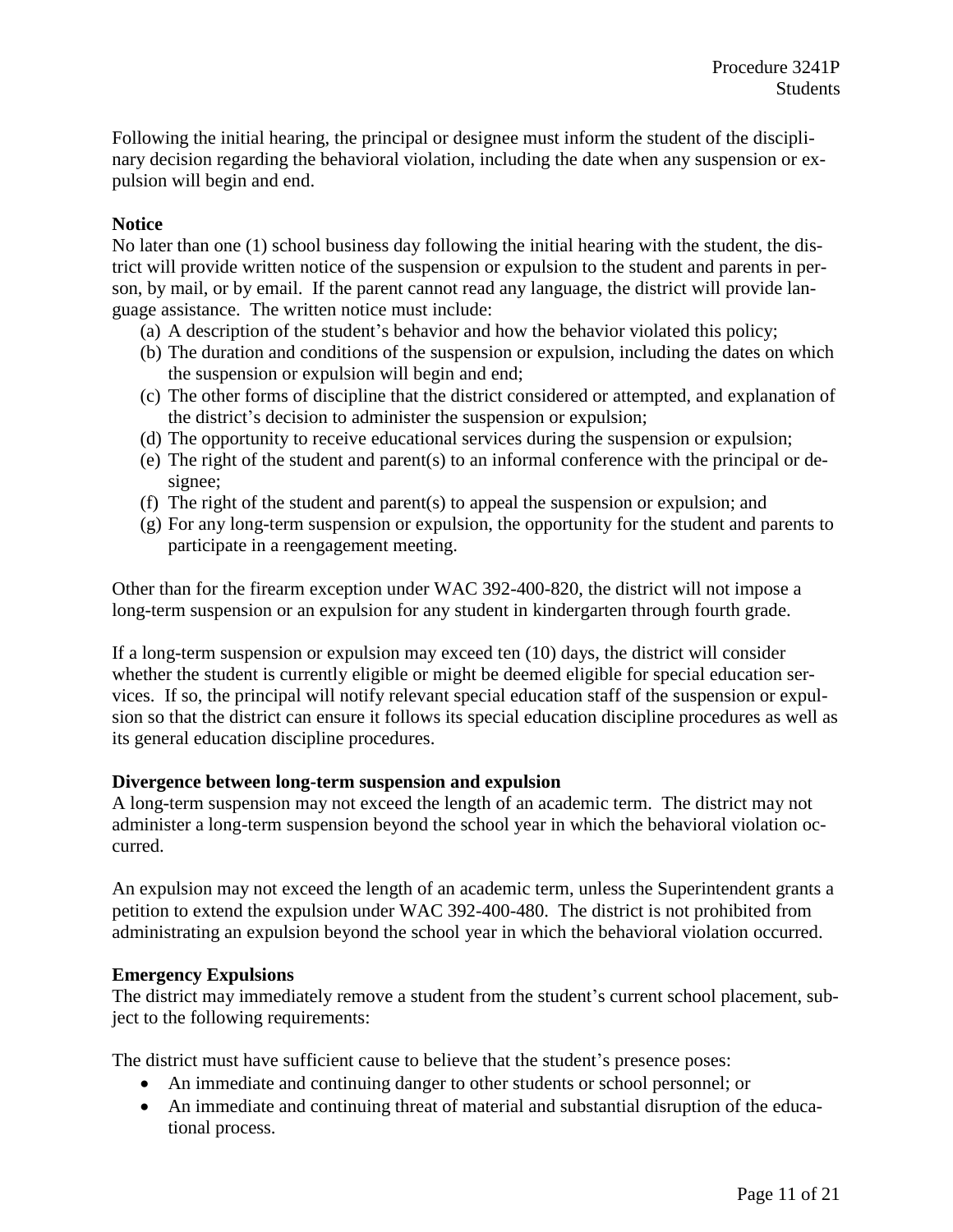The district may not impose an emergency expulsion solely for investigating student conduct.

For purposes of determining sufficient cause for an emergency expulsion, the phrase 'immediate and continuing threat of material and substantial disruption of the educational process' means:

- The student's behavior results in an extreme disruption of the educational process that creates a substantial barrier to learning for other students across the school day; and
- School personnel have exhausted reasonable attempts at administering other forms of discipline to support the student in meeting behavioral expectations.

An emergency expulsion may not exceed ten consecutive school days. An emergency expulsion must end or be converted to another form of discipline within ten (10) school days from its start.

After an emergency expulsion, the district must attempt to notify the student's parents, as soon as reasonably possible, regarding the reason the district believes the student's presence poses an immediate and continuing danger to other students or school personnel, or an immediate and continuing threat of material and substantial disruption of the educational process.

# **Notice**

Within twenty-four (24) hours after an emergency expulsion, the district will provide written notice to the student and parents in person, by mail, or by email. The written notice must include:

- The reason the student's presence poses an immediate and continuing danger to students or school personnel, or poses an immediate and continuing threat of material and substantial disruption of the educational process;
- The duration and conditions of the emergency expulsion, including the date on which the emergency expulsion will begin and end;
- The opportunity to receive educational services during emergency expulsion;
- The right of the student and parent(s) to an informal conference with the principal or designee; and
- The right of the student and parent(s) to appeal the emergency expulsion, including where and to whom the appeal must be requested.

If the district converts an emergency expulsion to a suspension or expulsion, the district must:

- (a) Apply any days that the student was emergency expelled before the conversion to the total length of the suspension or expulsion; and
- (b) Provide the student and parents with notice and due process rights under WAC 392-400- 455 through 392-400-480 appropriate to the new disciplinary action.

All emergency expulsions, including the reason the student's presence poses an immediate and continuing danger to other students or school personnel, must be reported to the Superintendent or designee within twenty-four (24) hours after the start of the emergency expulsion.

# **Appeal, Reconsideration, and Petition**

# **Optional conference with principal**

If a student or the parent(s) disagree with the district's decision to suspend, expel, or emergency expel the student, the student or parent(s) may request an informal conference orally or in writing.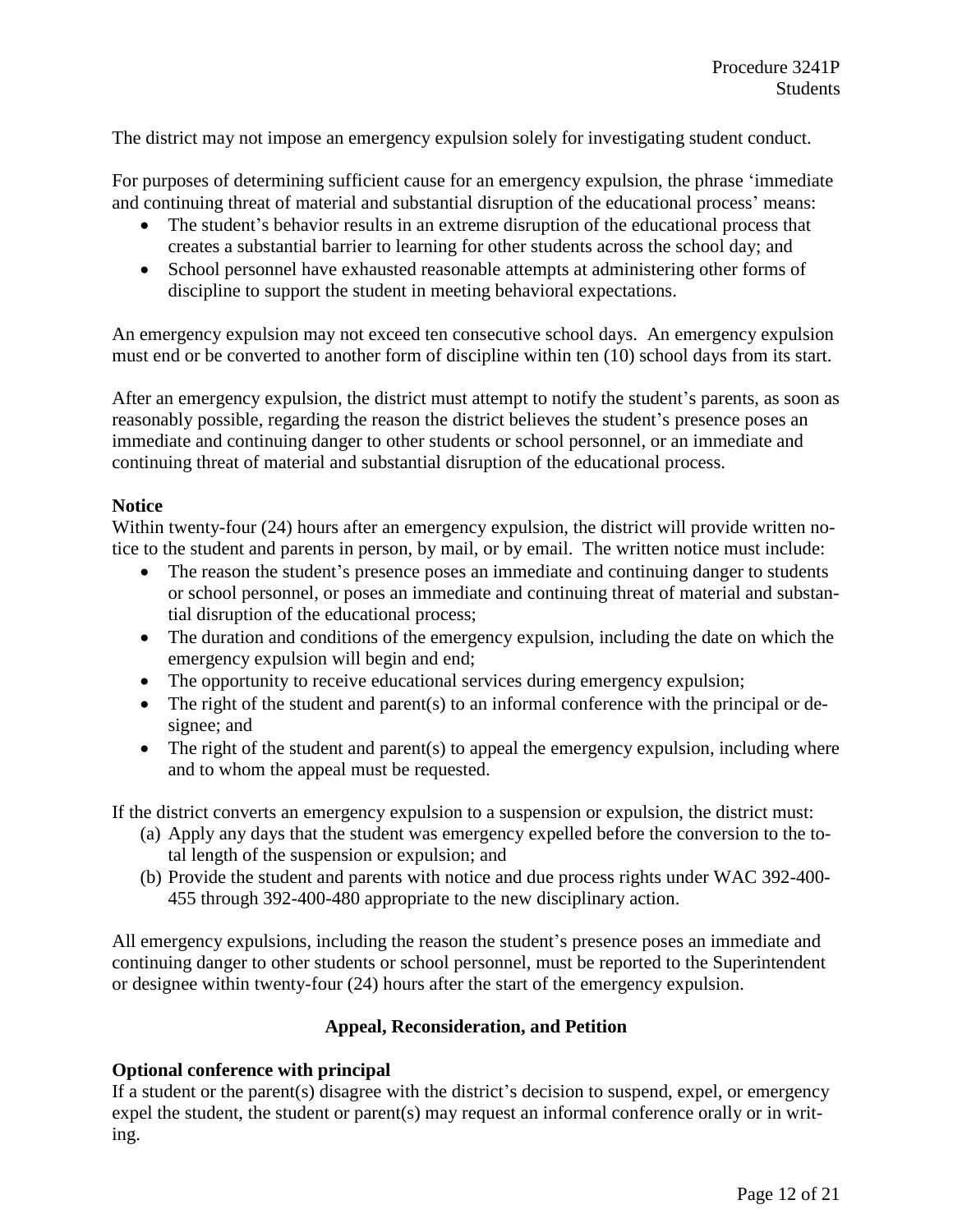The principal or designee must hold the conference within three (3) school business days after receiving the request, unless otherwise agreed to by the student and parents(s).

During the informal conference, the student and parent(s) will have the opportunity to share the student's perspective and explanation regarding the events that led to the behavioral violation. The student and parent will also have the opportunity to confer with the principal or designee and school personnel involved in the incident that led to the suspension or expulsion. Further, the student and parent will have the opportunity to discuss other forms of discipline that the district could administer.

# **Appeals**

### Requesting appeal

The appeal provisions for in school and short-term suspension differ from those for long-term suspension and expulsion. The appeal provisions for long-term suspension or expulsion and emergency expulsion have similarities but the timelines differ.

A student or the parent(s) may appeal a suspension, expulsion, or emergency expulsion to the Superintendent or designee orally or in writing. For suspension or expulsion, the request to appeal must be within five (5) school business days from when the district provided the student and parent with written notice. For emergency expulsion, the request to appeal must be within three (3) school business days from when the district provided the student and parent with written notice.

When an appeal for long-term suspension or expulsion is pending, the district may continue to administer the long-term suspension or expulsion during the appeal process, subject to the following requirements:

- The suspension or expulsion is for no more than ten (10) consecutive school days from the initial hearing or until the appeal is decided, whichever is earlier;
- The district will apply any days of suspension or expulsion occurring before the appeal is decided to the term of the student's suspension or expulsion and may not extend the term of the student's suspension or expulsion; and
- If the student returns to school before the appeal is decided, the district will provide the student an opportunity to make up assignments and tests missed during the suspension or expulsion upon the student's return.

### **In-school and short-term suspension appeal**

For short-term and in-school suspensions, the Superintendent or designee will provide the student and parents the opportunity to share the student's perspective and explanation regarding the behavioral violation orally or in writing.

The Superintendent or designee must deliver a written appeal decision to the student and parents in person, by mail, or by email within two (2) school business days after receiving the appeal. The written decision must include:

- The decision to affirm, reverse, or modify the suspension;
- The duration and conditions of the suspension, including the beginning and ending dates;
- The educational services the district will offer to the student during the suspension; and
- Notice of the student and parent(s)' fight to request review and reconsideration of the appeal decision, including where and to whom to make such a request.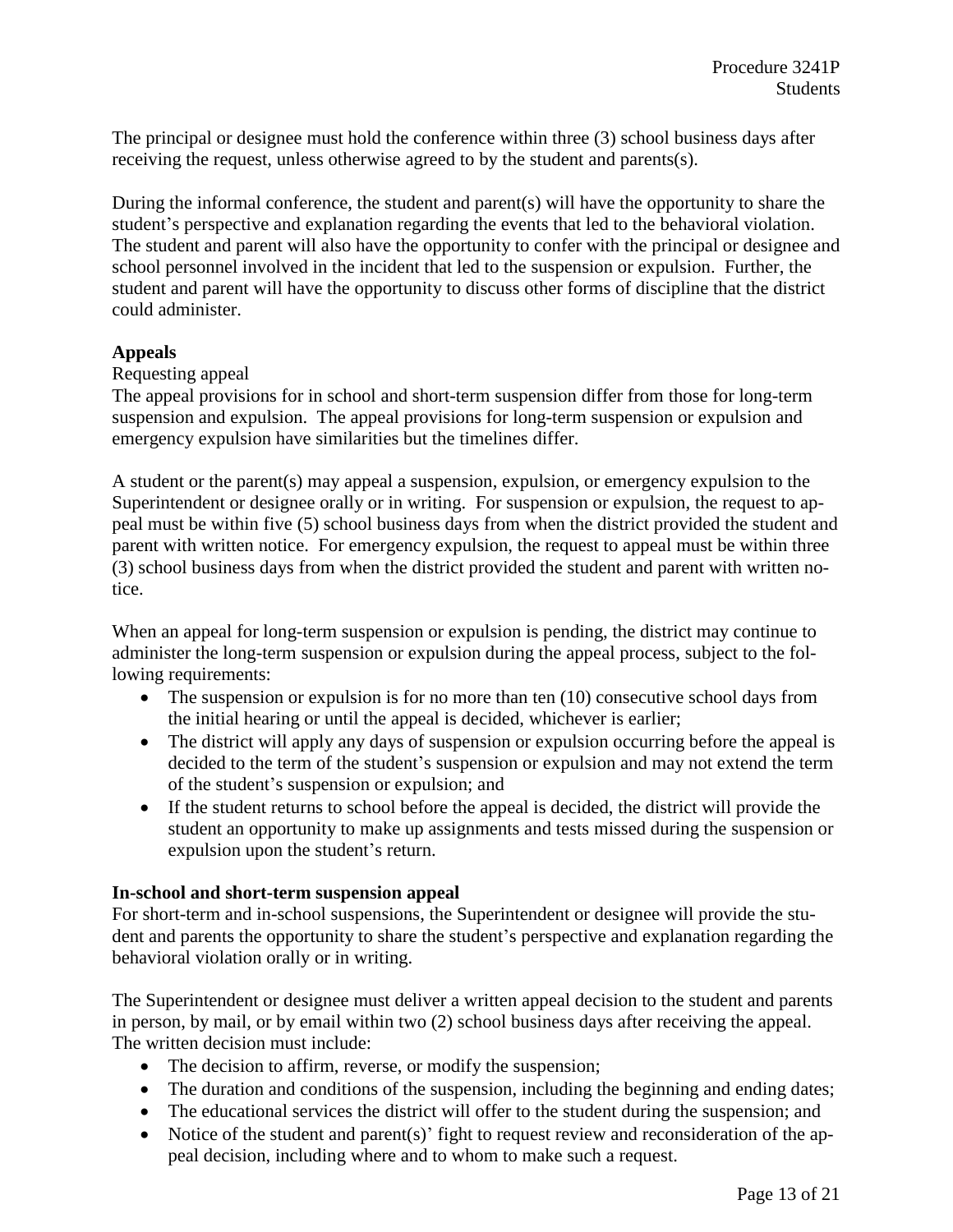### **Long-term suspension or expulsion and emergency expulsion appeal**

For long-term suspension or expulsion and emergency expulsions, the Superintendent or designee will provide the student and parent(s) written notice in person, by mail, or by email, within one (1) school business day after receiving the appeal request, unless the parties agree to a different timeline. Written notice will include:

- The time, date, and location of the appeal hearing;
- The name(s) of the official(s) presiding over the appeal;
- The right of the student and parent(s) to inspect the student's education records;
- The right of the student and parent(s)s to inspect any documentary or physical evidence and a list of any witnesses that will be introduced at the hearing;
- The rights of the student and parent(s) to be represented by legal counsel; question witnesses; share the student's perspective and explanation; and introduce relevant documentary, physical, or testimonial evidence; and
- Whether the district will offer a reengagement meeting before the appeal hearing.

For long-term suspension or expulsion, the student, parent(s) and district may agree to hold a reengagement meeting and develop a reengagement plan before the appeal hearing. The student, parent(s), and district may mutually agree to postpone the appeal hearing while participating in the reengagement process.

### **Hearing**

A hearing to appeal a long-term suspension or expulsion or emergency expulsion is a quasijudicial process exempt from the Open Public Meetings Act (OPMA). To protect the privacy of student(s) and others involved, the district will hold hearing without public notice and without public access unless the student(s) and/or the parent(s) or their counsel requests an open hearing. Regardless of whether the hearing is open or closed, the district will make reasonable efforts to comply with the Family Educational Rights and Privacy Act (FERPA) concerning confidentiality of student education records.

When students are charged with violating the same rule and have acted in concert and the facts are essentially the same for all students, a single hearing may be conducted for them if the hearing officer believes that the following conditions exist:

- A single hearing will not likely result in confusion; and
- No student will have his/her interest substantially prejudiced by a group hearing.

If the official presiding over the hearing finds that a student's interests will be substantially prejudiced by a group hearing, the presiding official may order a separate hearing for that student. The parent and student have the right to petition for an individual hearing.

For long-term suspension or expulsion, the district will hold an appeal hearing within three (3) school business days after the Superintendent or designee received the appeal request, unless otherwise agreed to by the student and parent(s).

For emergency expulsion, the district will hold an appeal hearing within two (2) school business days after the Superintendent or designee received the appeal request, unless the student and parent(s) agree to another time.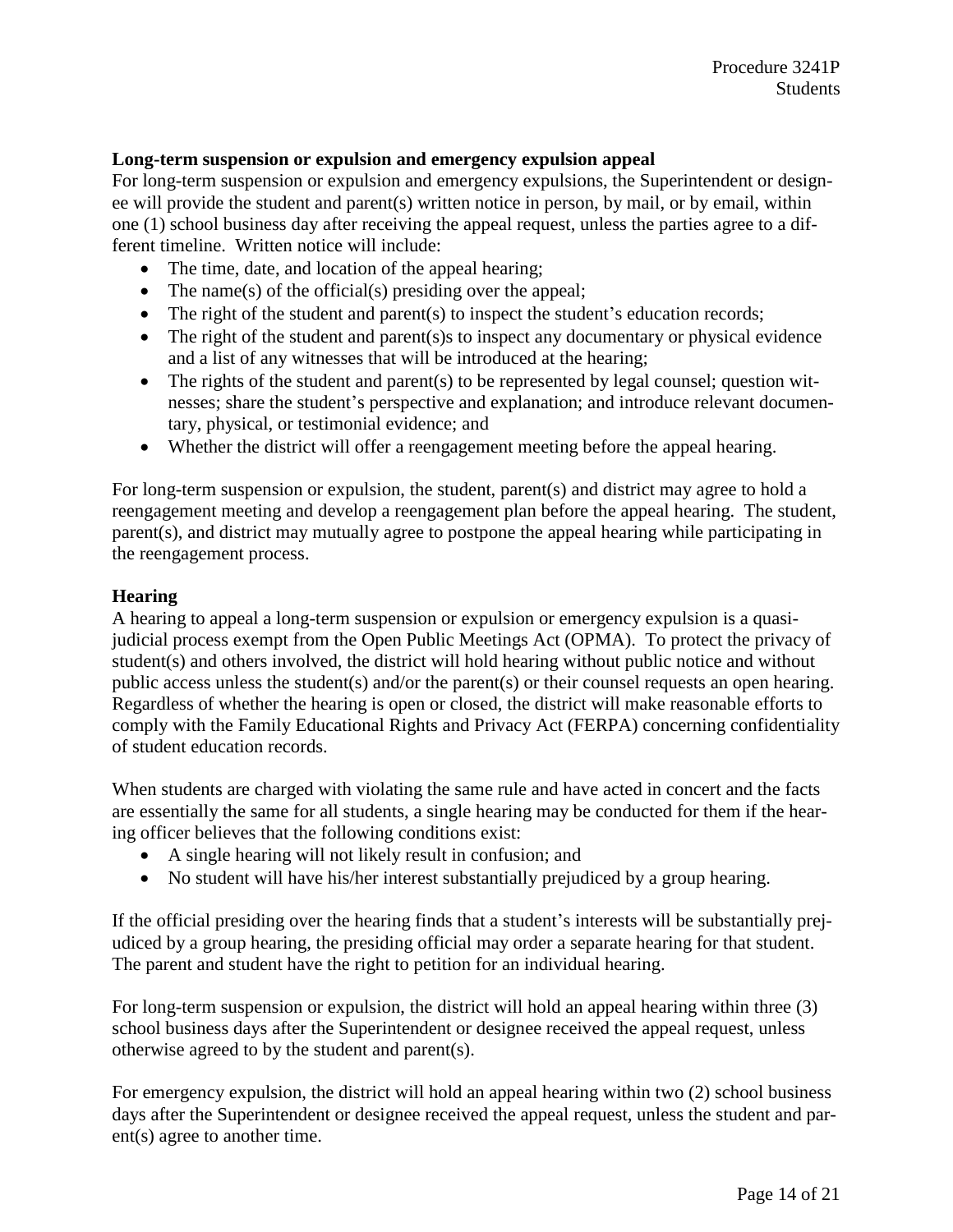The school board may designate a discipline appeal council to hear and decide any appeals in this policy and procedure or to review and reconsider a district's appeal decisions. A discipline appeal decisions. A discipline appeal council must consist of at least three persons appointed by the school board for fixed terms. All members of a discipline appeal council must be knowledgeable about the rules in Chapter 392-400 WAC and this policy and procedure. The school board may also designate the Superintendent or a hearing officer to hear and decide appeals. The presiding official(s) may not have been involved in the student's behavioral violation or the decision to suspend or expel the student.

Upon request, the student and parent(s) or their legal representative may inspect any documentary or physical evidence and list of any witnesses that the district will introduce at the appeal hearing. The district must make the information available as soon as reasonably possible, but no later than the end of the school business day before the appeal hearing. The district may also request to inspect any documentary or physical evidence and list of any witnesses that the student and parent(s) intend to introduce at the appeal hearing. The student and parent(s) musts make this information available as soon as reasonably possible, but no later than the end of the school business day before the appeal hearing.

Upon request, the student and parent(s) may review the student's education records. The district will make the records available as soon as reasonably possible, but no later that the end of the school business day before the appeal hearing.

If a witness for the district cannot or does not appear at the appeal hearing, the presiding official(s) may excuse the witness' nonappearance if the district establishes that:

• The district made a reasonable effort to produce the witness; and

• The witness' failure to appear is excused by fear of reprisal or another compelling reason. The district will record the appeal hearing by manual, electronic, or other type of recording device and upon request of the student or parent(s) provide them a copy of the recording.

For long-term suspension or expulsion, the presiding officials(s) must base the decision solely on the evidence presented at the hearing. The presiding official(s) will provide a written decision to the student and parent(s) in person, by mail, or by email within three (3) school business days after the appeal hearing. The written decision must include;

- The findings of fact;
- A determination whether (i) the student's behavior violated this policy; (ii) the behavioral violation reasonably warrants the suspension or expulsion and the length of the suspension or expulsion; and (iii) the suspension or expulsion is affirmed, reversed, or modified;
- The duration and conditions of suspension or expulsion, including the beginning and ending dates;
- Notice of the right of the student and parent(s) to request a review and reconsideration of the appeal decision. The notice will include where and to whom to make such a request; and
- Notice of the opportunity for a reengagement meeting and contact information for the person who will schedule it.

For emergency expulsion, the district will provide a written decision to the student and parent(s) in person, by mail, or by email within one (1) school business day after the appeal hearing. The written decision must include: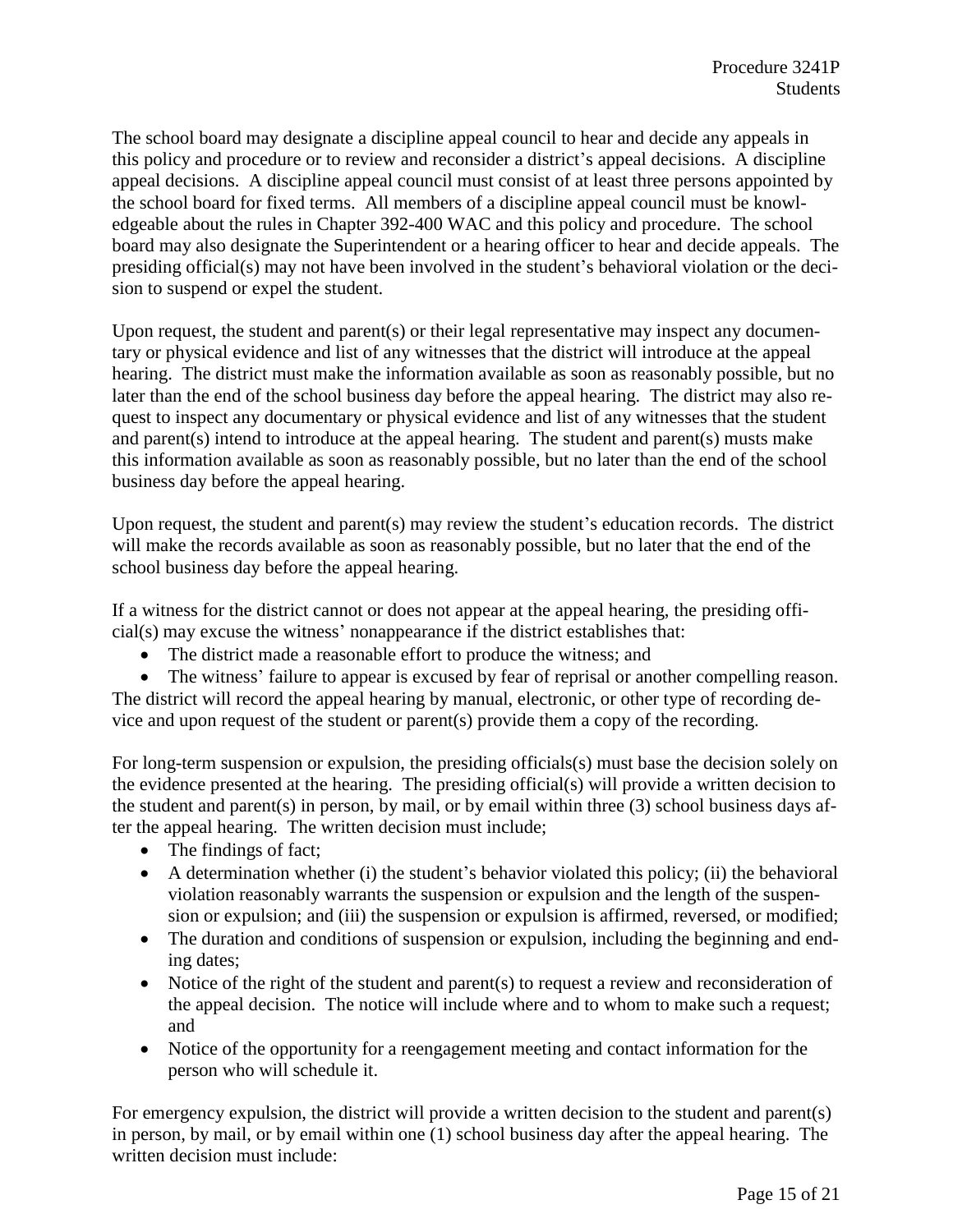- The findings of fact;
- A determination whether the student's presence continues to pose (i) immediate and continuing danger to students or school personnel; or (ii) an immediate and continuing threat of material and substantial disruption of the educational process;
- Whether the district will end the emergency expulsion or convert the emergency expulsion to a suspension or expulsion. If the district converts the emergency expulsion to a suspension or expulsion, the district will provide the student and parent(s) notice and due process consistent with the disciplinary action to which the emergency expulsion was converted; and
- Notice of the right of the student and parent(s) to request a review and reconsideration of the appeal decision. The notice will include where and to whom to make such a request.

### **Reconsideration of appeal**

The student or parents may request the school board or discipline appeal council, if established by the school board, review and reconsider the district's appeal decision for long-term suspensions or expulsions and emergency expulsions. This request may be either oral or in writing.

For long-term suspension or expulsion, the student or parent(s) may request a review within ten (10) school business days from when the district provided the student and parent(s) with the written appeal decision.

For emergency expulsion, the student or parent(s) may request a review within five (5) school business days from when the district provided the student and parent(s) with the written appeal decision.

- In reviewing the district's decision, the school board or discipline appeal council, if established, must consider (i) all documentary and physical evidence from the appeal hearing related to the behavioral violation; (ii) any records from the appeal hearing; (iii) relevant state law; and (iv) this policy adopted.
- The school board (or discipline appeal council) may request to meet with the student and parent(s) the principal, witnesses, and/or school personnel to hear further arguments and gather additional information.
- The decision of the school board (or discipline appeal council) will be made only by board or discipline council members who were not involved in (i) the behavioral violation; (ii) the decision to suspend or expel the student; or (ii) the appeal decision. If the discipline appeal council presided over the appeal hearing, the school board will conduct the review and reconsideration.

For long-term suspension or expulsion, the school board (or discipline appeal council) will provide a written decision to the student and parent(s) in person, by mail, or by email within ten (10) school business days after receiving the request for review and reconsideration. The written decision must identify:

- Whether the school board (or discipline appeal council) affirms, reverses, or modifies the suspension or expulsion;
- The duration and conditions of the suspension or expulsion, including the beginning and ending dates of the suspension or expulsion; and
- For long-term suspensions or expulsions, notice of the opportunity to participate in a reengagement meeting.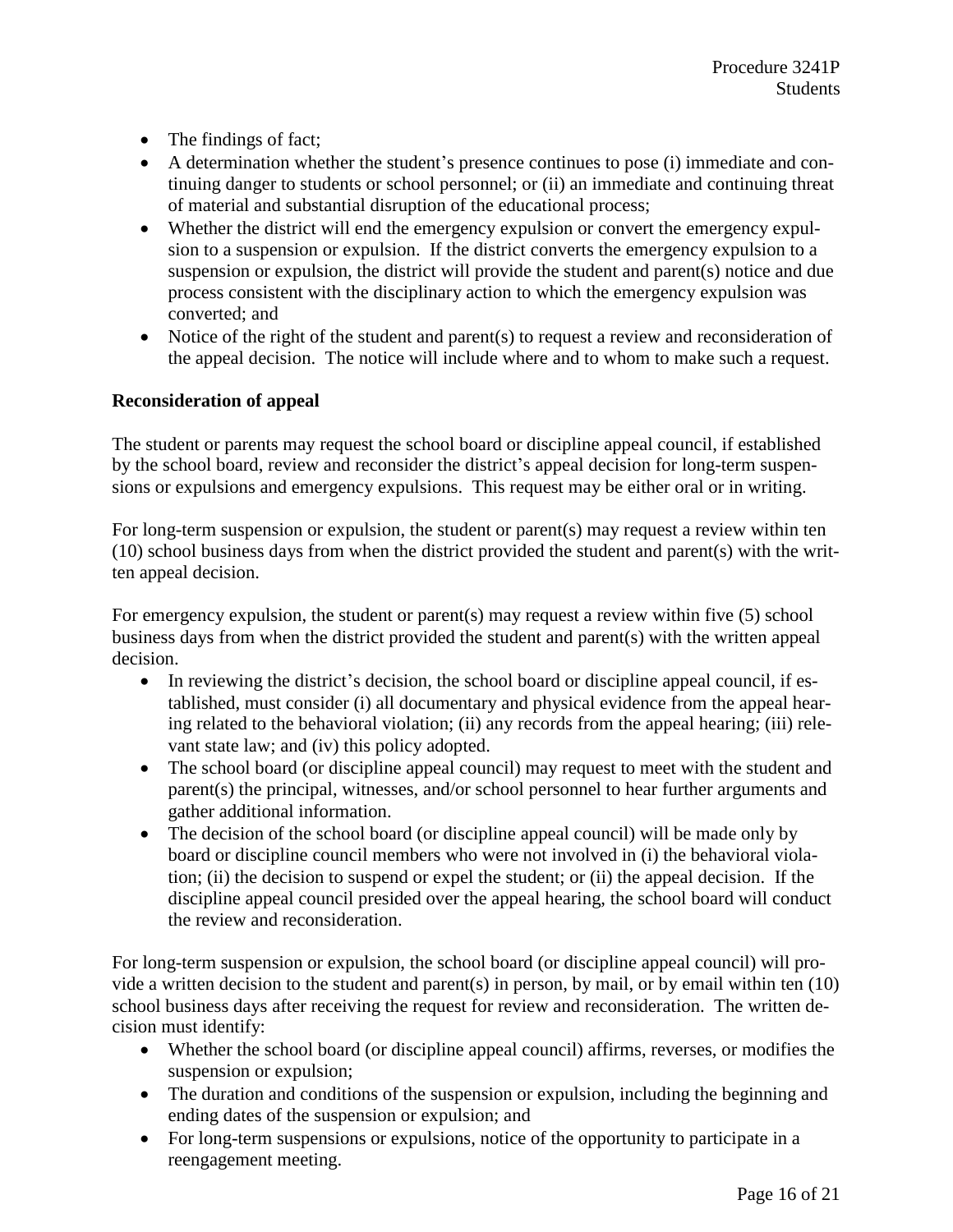For emergency expulsion, the school board (or discipline appeal council) will provide a written decision to the student and parent(s) in person, by mail, or by email, within five (5) school business days after receiving the request for review and reconsideration. The written decision must identify;

- Whether the school board (or discipline appeal council) affirms or reverses the school district's decision that the student's presence posed (i) an immediate and continuing danger to students or school personnel; or (ii) an immediate and continuing threat of material and substantial disruption of the educational process.
- If the emergency expulsion has not yet ended or been converted, whether the district will end the emergency expulsion or convert the emergency expulsion to a suspension or expulsion. If the district converts the emergency expulsion to a suspension or expulsion, the district will provide the student and parent(s) notice and due process under WAC 392- 400-455 through 392-400-480 consistent with the disciplinary action to which the emergency expulsion was converted.

# **Petition to extend an expulsion**

When risk to public health or safety warrants extending a student's expulsion, the principal or designee may petition the Superintendent or designee for authorization to exceed the academic term limitation on an expulsion. The petition must inform the Superintendent or designee of:

- The behavioral violation that resulted in the expulsion and the public health or safety concerns;
- The student's academic, attendance, and discipline history;
- Any nonacademic supports and behavioral services the student was offered or received during the expulsion;
- The student's academic progress during the expulsion and the educational services available to the student during the expulsion;
- The proposed extended length of the expulsion; and
- The student's reengagement plan.

The principal or designee may petition to extend an expulsion only after the development of a reengagement plan under WAC 392-400-710 and before the end of the expulsion. For violations of WAC 392-400-820 involving a firearm on school premises, school-provided transportation, or areas of facilities while being used exclusively by public schools, the principal or designee may petition to extend an expulsion at any time.

### **Notice**

The district will provide written notice of a petition to the student and parent(s) in person, by mail, or by email within one (1) school business day from the date the Superintendent or designee received the petition. The written notice must include;

- A copy of the petition;
- The right of the student and parent(s) to an informal conference with the Superintendent or designee to be held within five (5) school business days from the date the district provided written notice to the student and parent(s); and
- The right of the student and parent(s) to respond to the petition orally or in writing to the Superintendent or designee within five (5) school business days from the date the district provided the written notice.

The Superintendent or designee may grant the petition only if there is substantial evidence that, if the student were to return to the student's previous school of placement after the length of an ac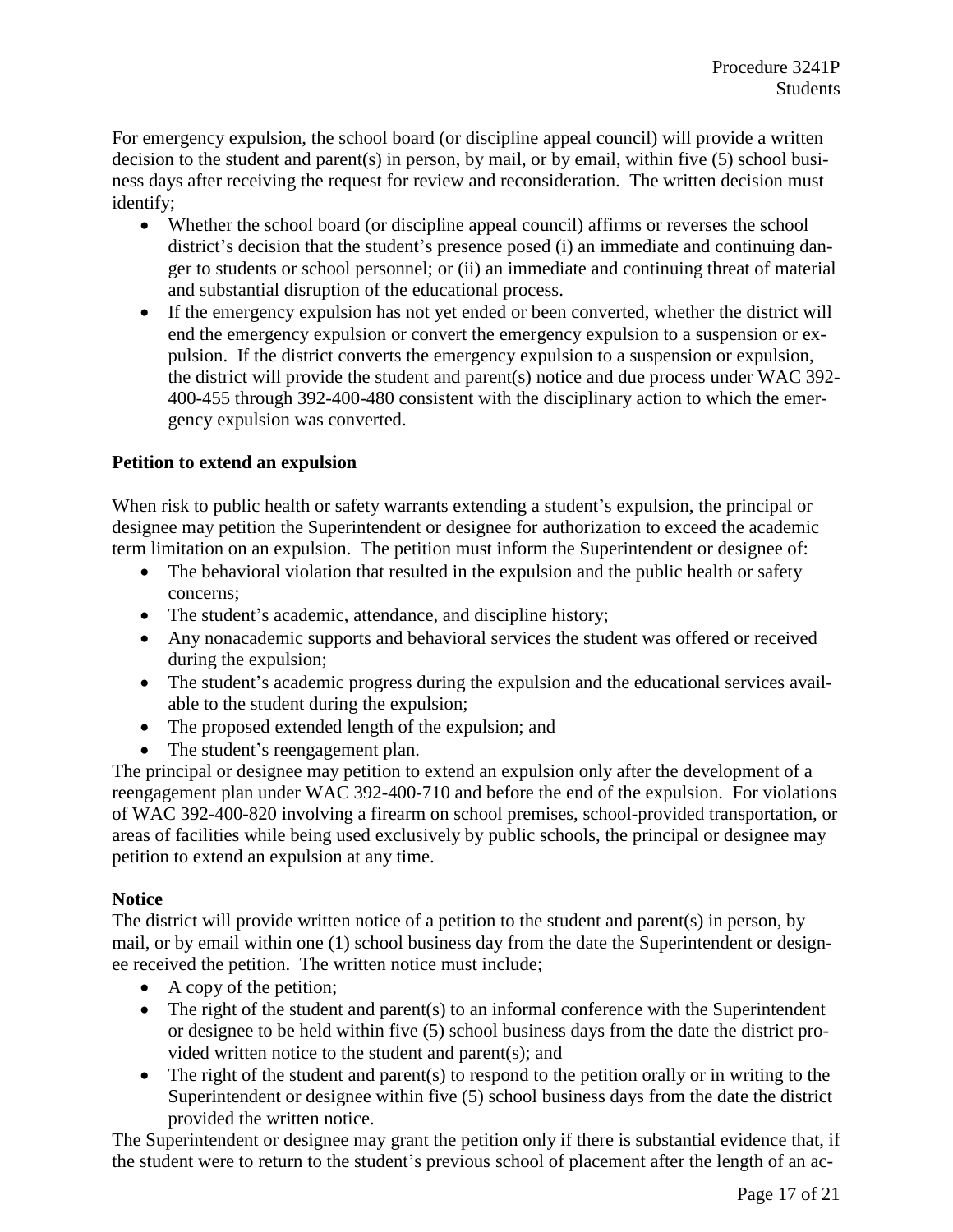ademic term, the student would pose a risk to public health or safety. The Superintendent or designee must deliver a written decision to the principal, the student, and the student's parents(s) in person, by mail, or by email within ten (10) school business days after receiving the petition.

If the Superintendent or designee does not grant the petition, the written decision must identify the date when the expulsion will end.

If the Superintendent or designee grants the petition, the written decision must include:

- The date on which the extended expulsion will end;
- The reason that, if the student were to return before the initial expulsion end date, the student would pose a risk to public health or safety; and
- Notice of the right of the student and parent(s) to request a review and reconsideration. The notice will include where and to whom to make such a request.

### **Review and Reconsideration of extension of expulsion**

The student or parent(s) may request that the school board (or discipline appeal council, if established by the board) review and reconsider the decision to extend the student's expulsion. The student or parents may request the review orally or in writing within ten (10) school business days from the date the Superintendent or designee provides the written decision.

The school board (or discipline appeal council) may request to meet with the student or parent(s) or the principal to hear further arguments and gather additional information.

The decision of the school board (or discipline appeal council) may be made only board or discipline appeal council members who were not involved in the behavioral violation, the decision to expel the student, or the appeal decision.

The school board (or discipline appeal council) will provide a written decision to the student and parent(s) in person, by mail, or by email within ten  $(10)$  school business days after receiving the request for review and reconsideration. The written decision must identify:

- Whether the school board or discipline appeal council affirms, reverses, or modifies the decision to extend the student's expulsion; and
- The date when the extended expulsion will end.

Any extension of an expulsion may not exceed the length of an academic term.

The district will annually report the number of petitions approved and denied to the Office of Superintendent of Public Instruction.

### **Educational Services**

The district will offer educational services to enable a student who is suspended or expulsed to:

- Continue to participate in the general education curriculum;
- Meet the educational standards established within the district; and
- Complete subject, grade-level, and graduation requirements.

When providing a student, the opportunity to receive educational services during exclusionary discipline, the school must consider: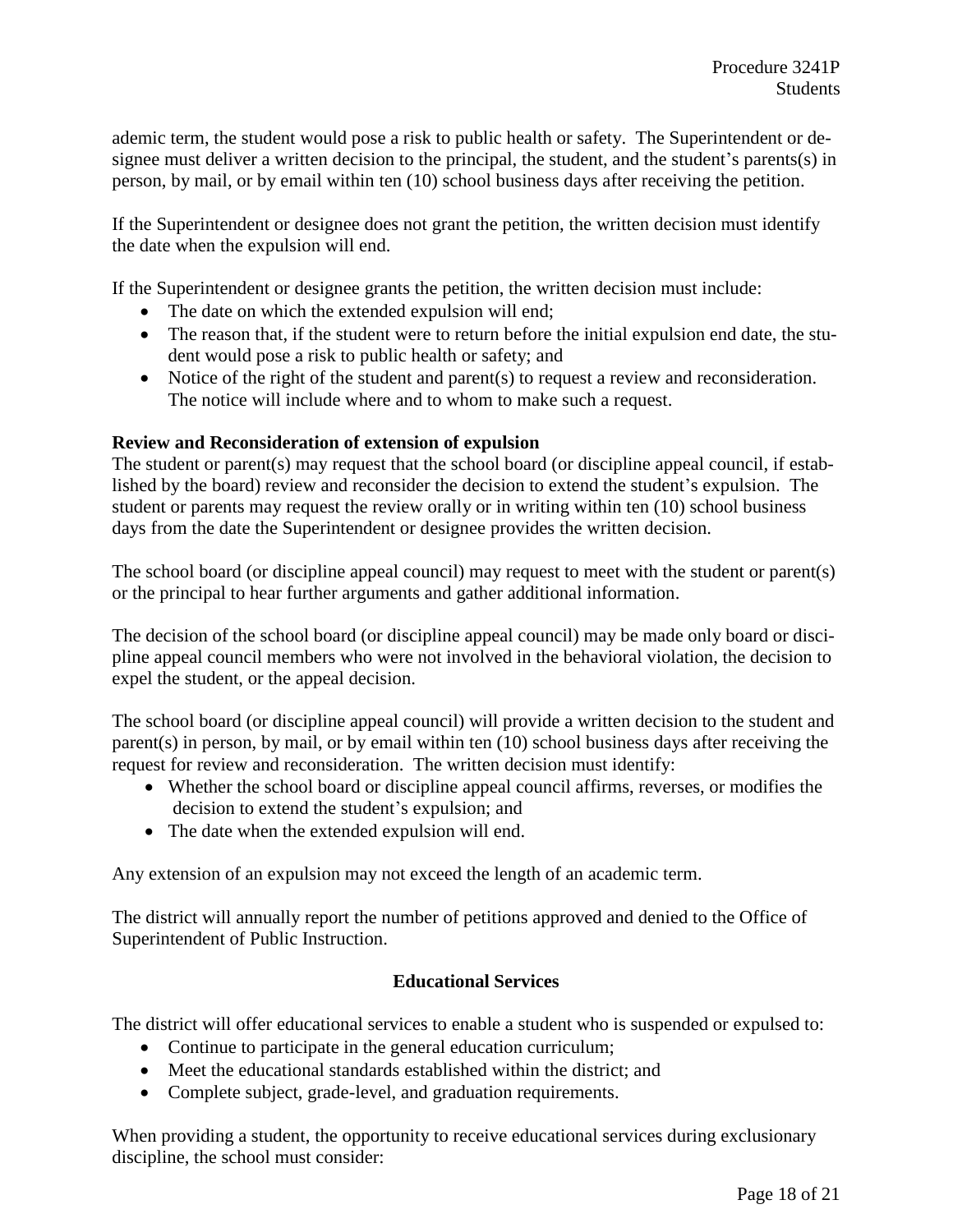- Meaningful input from the student, parents, and the student's teachers;
- Whether the student's regular educational services include English language development services, special education, accommodations and related services under Section 504 of the Rehabilitation Act of 1973, or supplemental services designed to support the student's academic achievement; and
- Access to any necessary technology, transportation, or resources the student needs to participate fully in the educational services.

After considering the factors and input described above, the district will determine a student's educational services on a case-by-case basis. The types of educational services the district will consider include; access to online communication and education. Any educational services in an alternative setting should be comparable, equitable, and appropriate to the regular educational services a student would have received in the absence of exclusionary discipline.

As soon as reasonably possible after administering a suspension or expulsion, the district will provide written notice to the student and parents about the educational services the district will provide. The notice will include a description of the educational services and the name and contact information of the school personnel who can offer support to keep the student current with assignments and course work.

For students' subject to suspension or emergency expulsion up to five (5) days, a school must provide at least the following;

- Course work, including any assigned homework, from all of the student's regular subjects or classes;
- Access to school personnel who can offer support to keep the student current with assignments and course work for all of the student's regular subjects or classes; and
- An opportunity for the student to make up any assignments and tests missed during the period of suspension or emergency expulsion.

For students' subject to suspension or emergency expulsion for six (6) to ten (10) consecutive school days, a school must provide at least the following:

- Course work, including any assigned homework, from all of the student's regular subjects or classes;
- An opportunity for the student to make up any assignments and tests missed during the period of suspension or emergency expulsion; and
- Access to school personnel who can offer support to keep the student current with assignments and course work for all of the student's regular subjects or classes. School personnel will make a reasonable attempt to contact the student or parents within three (3) school business days following the start of the suspension or emergency expulsion and periodically thereafter until the suspension or emergency expulsion ends to:
	- $\triangleright$  Coordinate the delivery and grading of course work between the student and the student's teacher(s) at a frequency that would allow the student to keep current with assignments and course work for all of the student's regular subjects or classes; and
	- $\triangleright$  Communicate with the student, parents, and the student's teacher(s) about the student's academic progress.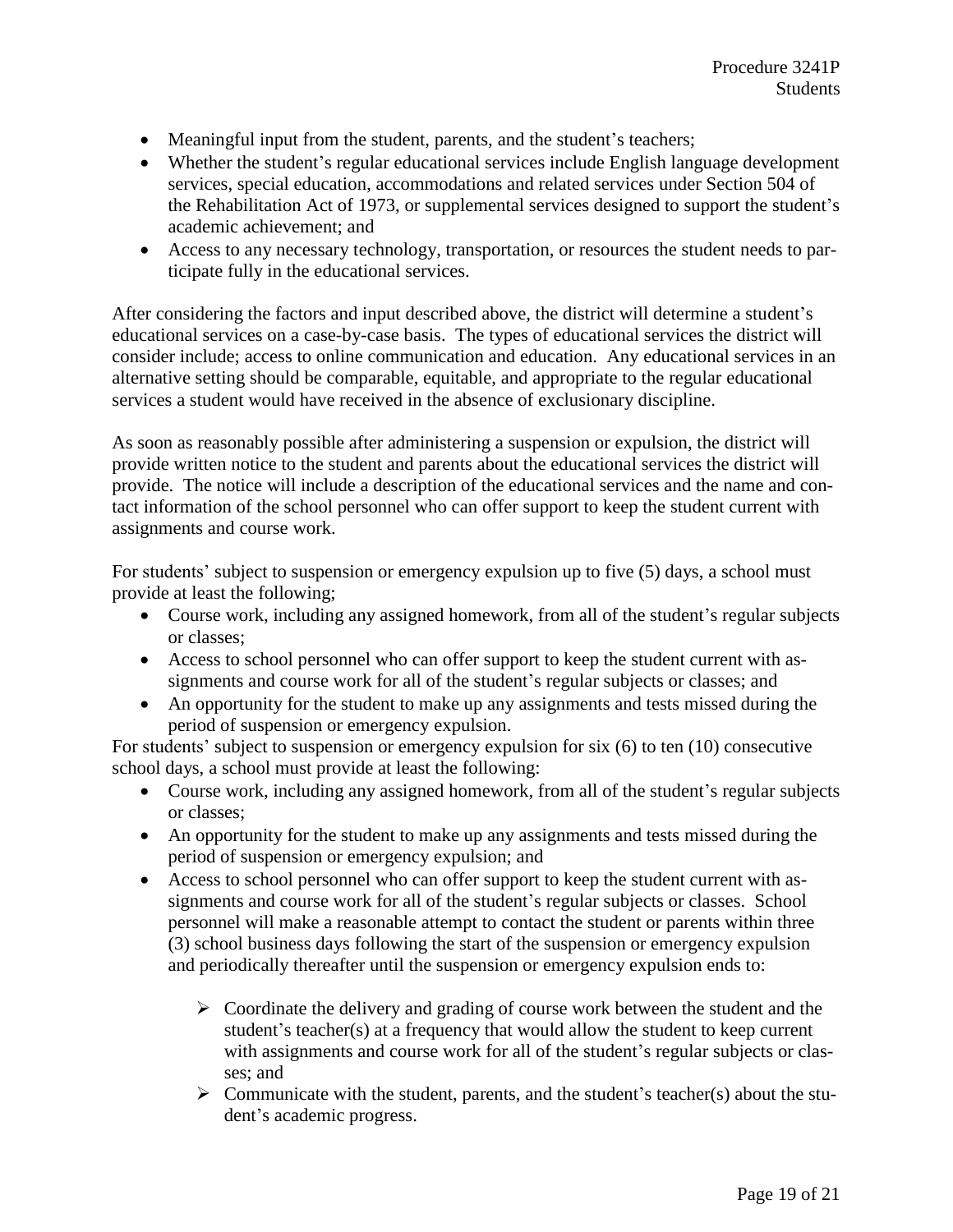For students' subject to expulsion or suspension for more than ten (10) consecutive school days, a school will make provisions for educational services in accordance with the 'Course of Study' provisions of WAC 392-121-107.

### **Readmission**

### **Readmission application process**

The readmission process is different from and does not replace the appeal process. Students who have been suspended or expelled may make a written request for readmission to the district at any time. If a student desires to be readmitted at the school from which he/she has been suspended/expelled, the student will submit a written application to the principal, who will recommend admission or non-admission. If a student wishes admission to another school, he/she will submit the written application to the Superintendent. The application will include:

- The reasons the student wants to return and why the request should be considered;
- Any evidence that supports the request; and
- A supporting statement from the parent or others who may have assisted the student.

The Superintendent will advise the student and parent of the decision within seven (7) school days of the receipt of such application.

### **Reengagement**

### **Reengagement Meeting**

The reengagement process is distinct from a written request for readmission. The reengagement meeting is also distinct from the appeal process, including an appeal hearing, and does not replace an appeal hearing. The district must convene a reengagement meeting for students with long-term suspension or expulsion.

Before convening a reengagement meeting, the district will communicate with the student and parent(s) to schedule the meeting time and location. The purpose of the reengagement meeting is to discuss with the student and his or her parent(s)/guardian(s) a plan to reengage the student.

The reengagement meeting must occur:

- Within twenty (20) calendar days of the start of the student's long-term suspension or expulsion, but no later than five (5) calendar days before the student's return to school; or
- As soon as reasonably possible, if the student or parents request a prompt reengagement meeting.

### **Reengagement Plan**

The district will collaborate with the student and parents to develop a culturally sensitive and culturally responsible reengagement plan tailored to the student's individual circumstances to support the student in successfully returning to school. In developing a reengagement plan, the district must consider:

- The nature and circumstances of the incident that led to the student's suspension or expulsion;
- As appropriate, students' cultural histories and contexts, family cultural norms and values, community resources, and community and parent outreach;
- Shortening the length of time that the student is suspended or expelled;